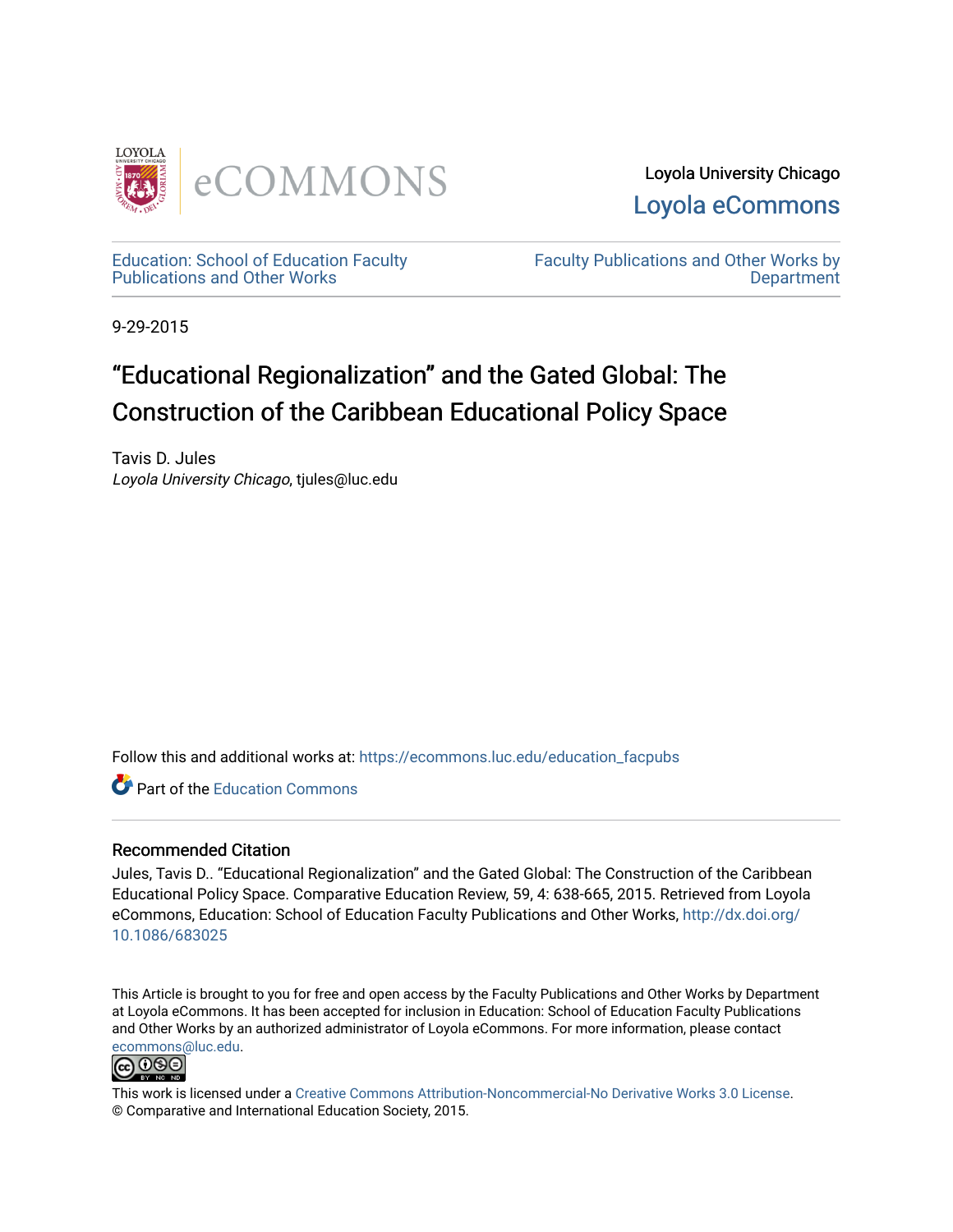# "Educational Regionalization" and the Gated Global: The Construction of the Caribbean Educational Policy Space

# TAVIS D. JULES

This article draws on "regime theory," particularly on the concepts of cooperation, compatibility of interests, and proclivity to compromise, to examine the rise of the Caribbean Educational Policy Space (CEPS). In making this argument, with the aid of a content analysis of 26 educational policies from the 15 member states of the Caribbean Community (CARICOM), this article first locates the different policy mechanism of external effects, or policy tools, within the regional policy environment that governs and regulates education at the national level to explain how these policy tools and mechanisms have given rise to a very distinctive form of what I call educational regionalism that frames the regional educational policy space in the Caribbean. The data show that CARICOM utilized the noneconomic process of functional cooperation, and the policy tools of lesson drawing, policy externalization, and policy transfer to respond to pressures of globalization across three different policy cycles and concludes by discussing the implications of such a policy maneuver for the integrative project of economic regionalism.

#### Introduction

This article draws on "regime theory" (Krasner 1983; Jules 2012), particularly on the concepts of "cooperation," "compatibility of interests," and "proclivity to compromise" of the convergence of regional actors' ideologies in order to examine the rise of the Caribbean Educational Policy Space (CEPS) in the post-2008 financial crisis era. In International Regimes, Stephen Krasner (1983) initially conceptualized a regime as a set of "principles, norms, rules, and decision-making procedures around which actors' expectations converge in a given issue area" (1). In this article, regime theory is applied to the regional level to suggest that regimes, once created, increase the probability of cooperation and collaboration by affecting the behaviors of actors (in the current context, states) through monitoring, reporting, and compliance.

Comparative Education Review, vol. 59, no. 4.

 $Q$  2015 by the Comparative and International Education Society. All rights reserved. 0010-4086/2015/5904-0004\$10.00

I am grateful for the support of my colleagues Patrick S. Ressler, David Post, Andrew Shiotani, Kristin J. Davin, Lara Smetana, and my graduate assistants Landis G. Fryer and Teresa Barton, who provided comments on earlier drafts of this article, and to external referees who offered extensive critical feedback.

Received August 13, 2014; revised May 29, 2015; accepted June 19, 2015; electronically published September 29, 2015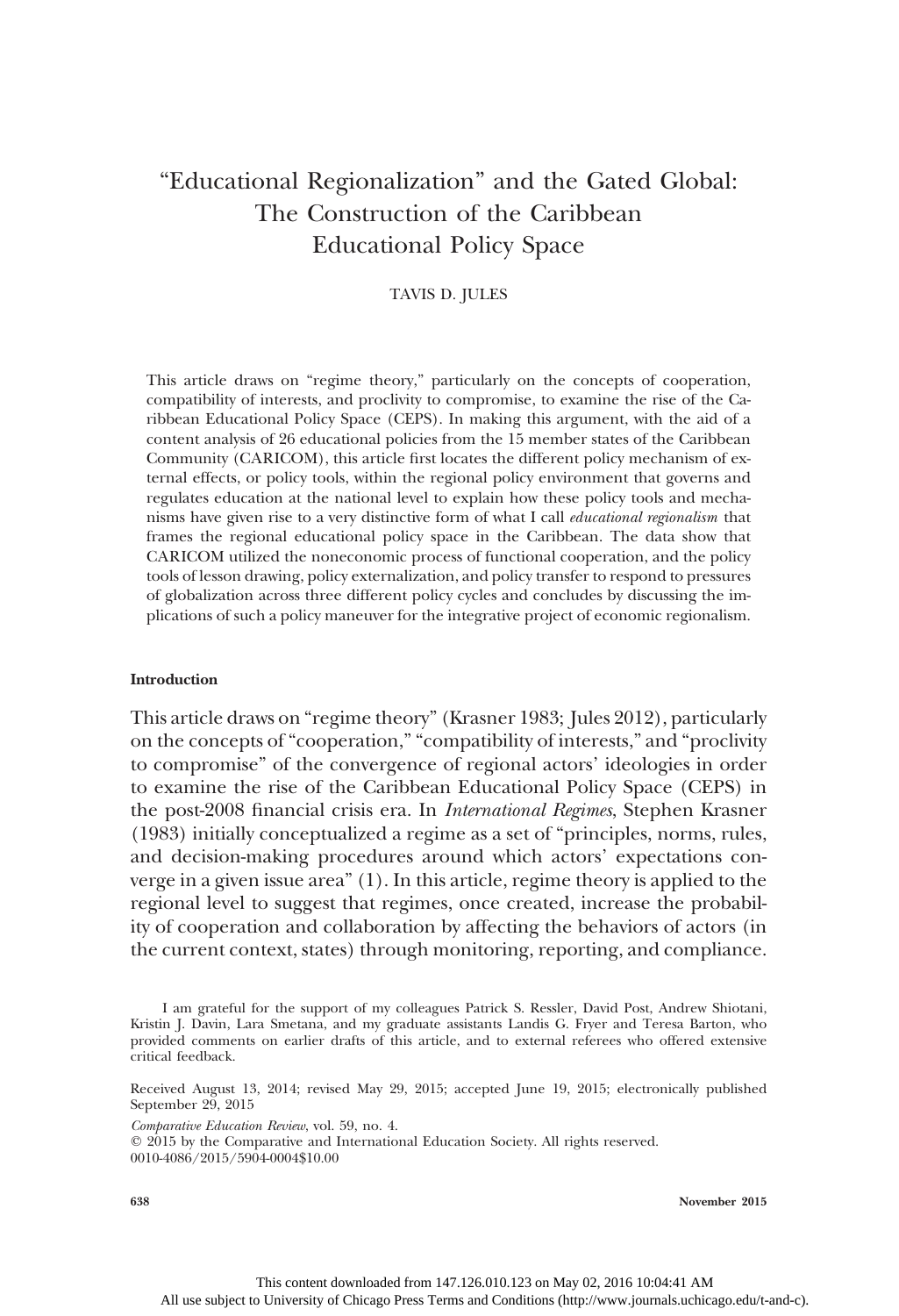In looking at the cooperation that takes place in education through the premises of state-driven regimes, I argue that CEPS illustrates the core tenants of regime theory through the consolidation of fragmented, balkanized, and borderless educational spaces. Thus, in the Caribbean Community (hereafter CARICOM) educational policy making that gives rise to CEPS, through discursive consensus, commences during the early 1990s in tandem with the rise of what Thomas Friedman (2005) has called "globalization 3.0,"<sup>1</sup> where the emphasis is on global collaboration and competition amongst individuals, and continues through the inauguration of "the gated global" where governments have created impediments to globalization as they retreat to the regional level (Economist 2013). In making this argument, the article first locates the different policy "mechanism of external effects" (Dale 1999) or "policy tools" ( Jules 2012) within the regional policy environment that governs and regulates education at the national level to explain how these policy tools and mechanisms give rise to a very distinctive form of what I call *educational regionalism* that frames the educational policy space in the Caribbean. Regime theory is employed to explain the rise of educational regionalization and how it is driven by supranational organizations and institutions or "trans-regional regimes—such as CARICOM" ( Jules 2012, 2013) that are now part of educational governance and regulatory architecture fostering "regulatory state regionalism" (Robertson 2010). The rise of the gated global has solidified trans-regional regimes as a permanent part of the international landscape since these regional regimes have moved away from merely coordinating cross-border trade and now focus on coordinating multilevel foreign, regional, and national economic and social policies—the "coordination of coordination," according to Dale (2005)—and serve to buffer the policy-making influences of "international knowledge banks" ( Jones 2004). Following Pankhaj Ghemawat (2011), I argue that globalization does not mean homogenization. Rather, the increasing uniformity of educational blueprints worldwide masks growing choices within them to which even international knowledge banks must adjust. Such a lens moves us away from the orthodoxy of regime theory as a tool with which to understand economic transnational relations, security, and global environmental challenges and instead enables us to examine the actors, discourse, and institutions which are a central component of trans-regional processes that, themselves, are part of the funding, provision, and synchronization of global policy mandates (Do Amaral 2010; Jules 2012; Verger et al. 2012). In adapting regime theory in this way, the article highlights how "policy audiences"—the people, agencies, and institutions who are the consumers

<sup>&</sup>lt;sup>1</sup> Friedman (2005) argues that globalization 1.0 commenced with the opening of trade routes between the old and new worlds from the fifteenth century to the nineteenth century. Globalization 2.0, although interrupted by the Great Depression and two world wars, is dated from the turn of the nineteenth century to the end of the millennium.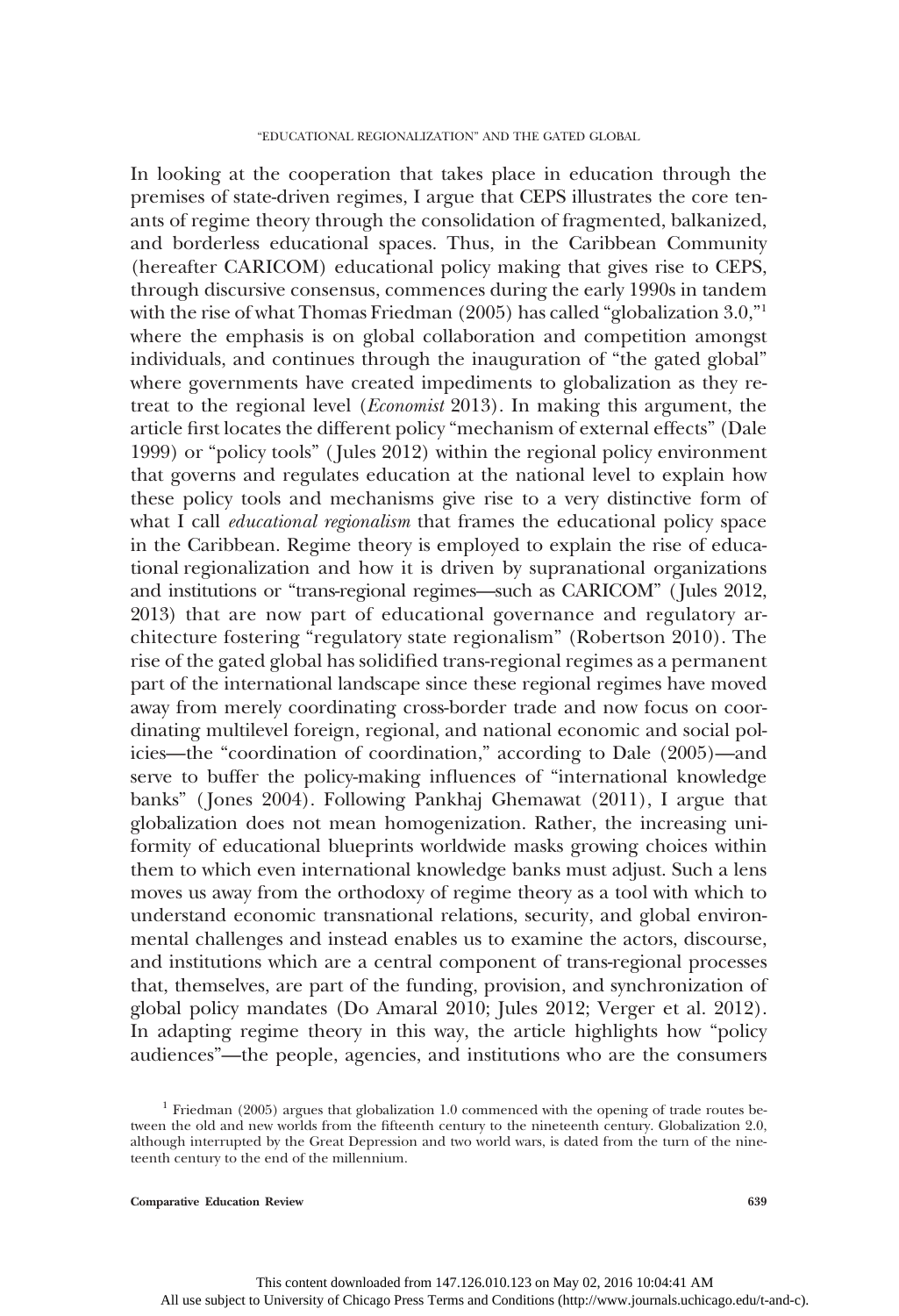of policy ( Jules 2013)—shape the policy environment with the movement from governance to government or "governance with and without government" (Djelic and Sahlin-Andersson 2006, 7). This extends our understanding of the ways in which the state is able to respond to the changing global policy environment.

Regime theory thus enables us to understand how regional discursive policy making in CARICOM utilizes various mechanisms of external effect to construct the CEPS, delineated by a "fabricated educational policy space" (Nòvoa and Lawn 2002). I identify these mechanisms as discursive policy tools (lessons-drawing, policy externalization, and policy transfer) and an active process (functional cooperation) that combats the external forces of globalization. Second, I argue that globalization 3.0 is creating new and idiosyncratic relationships between the national, regional, and international levels to engender policy reform within the Caribbean Single Market and Economy (CSME), another policy space under the purview of CARICOM. Third, I argue that the effects of economic globalization at the regional level have stimulated member states to create standard policy discourses to remain competitive in a knowledge-based global economic environment. In what follows, I briefly engage with theories of economic globalization and then describe my methodology for a content analysis of relevant educational policies. I use these data to show how CARICOM utilized the noneconomic process of functional cooperation and the policy tools of lesson drawing, policy externalization, and policy transfer to respond to pressures of globalization across three different policy cycles. Finally, I conclude by discussing the implications of such a policy maneuver for the integrative project of regionalism.

# Educational Regionalism: A Brief History

The rise of the coordination, regulation, and governance of education at the regional level in the small (and micro) states of CARICOM dates back to the 1970s, when the exogenous consequences of economic globalization came to the Caribbean in the form of two oil crises in 1973 and 1979 and subsequent structural adjustment programs (SAPs) that included recommendations for privatization, deregulation, and liberalization of the national economies across the region. Endogenously, the regional challenge to development posed by such globalizing forces was economic ideological pluralism (as reflected in competing socialist and capitalist ideologies within the region). Since all CARICOM countries followed the recommendations of SAPs in detail, by the end of the 1980s many CARICOM countries faced similar problems and looked for common policy solutions to enter the emerging competitive knowledge economy. In 1989, CARICOM's Standing Committee of Ministers for Education (SCME) identified cooperation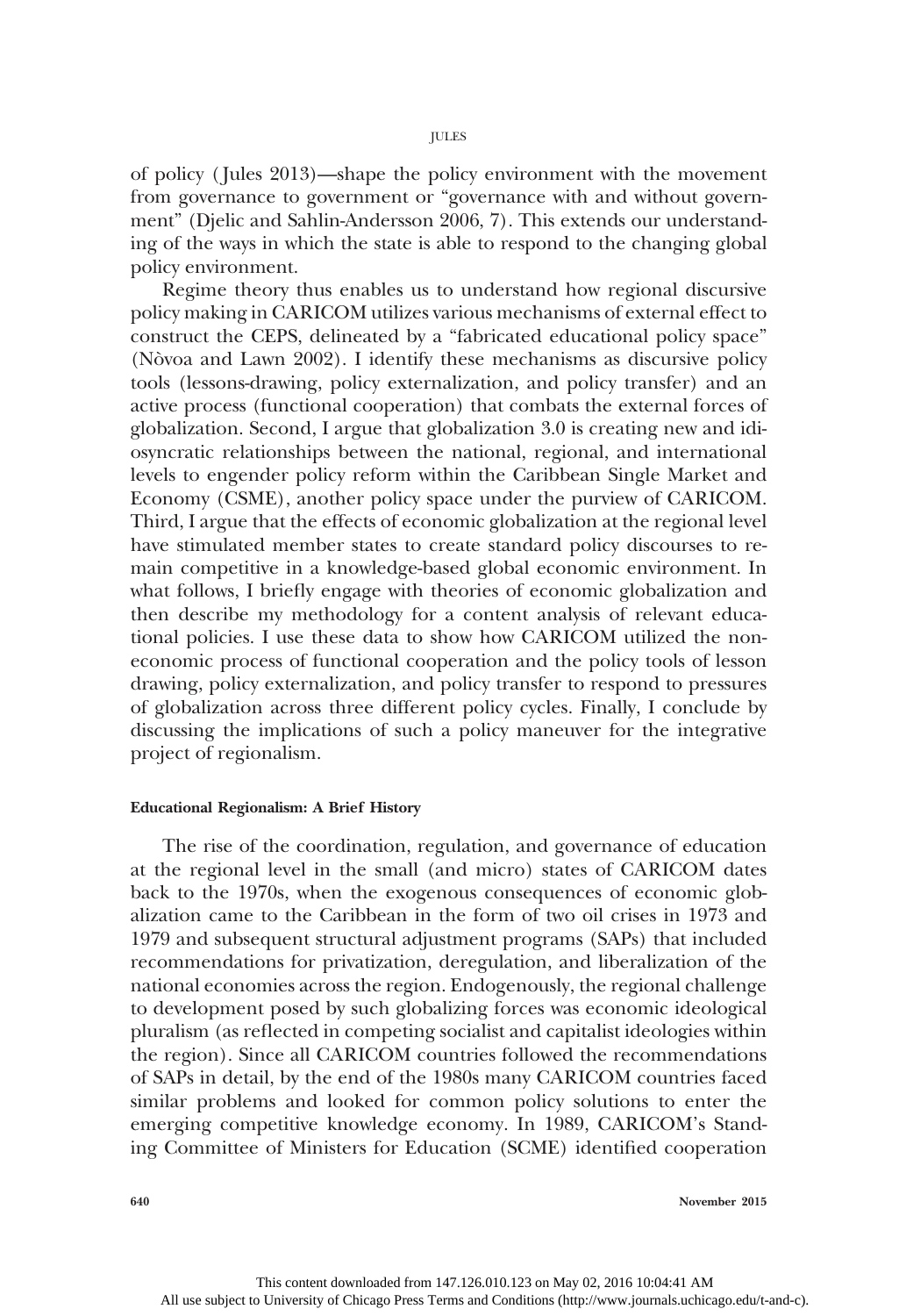and collaboration as the preferred strategy for educational development in the region. Given the smallness of CARICOM's members, regional trade agreements (RTAs) enshrined in the "Treaty of Chaguaramas" are the driving forces toward the regional modernization project. In this way, transregional regimes such as CARICOM exist to facilitate the shaping of common policy responses to common regional problems while mitigating the unintended exogenous consequences of domestic policies. From the perspective of early globalization 3.0, the challenges of the knowledge society/ economy, lifelong learning education, teacher professionalization, accountability, equity, and efficacy (Simons et al. 2009) have been treated by national governments with diverse policy instruments, tools and processes, often in conjunction with the rise of protectionism.

Using cooperation to foster educational reform across the region laid the foundation for a common CARICOM educational space. In the Caribbean, borderless education became characterized as taking place in "the daily work of teachers and policy-makers, within shared regulations and funded projects" (Nòvoa and Lawn 2002, 20). In CARICOM, cooperation allows policy convergence to arise "through the coincident recognition and resolution of a common problem through the preexisting structures, and processes of an international regime" (Bennett 1991, 227). The movement toward a borderless educational space was seen as enabling the establishment of social solidarity through the development of a sense of a common cultural identity and increased social understanding. CEPS took shape when (i) the Grand Anse Declaration noted "that people, rather than institutions, are the creators and producers of development" (CARICOM 1989); (ii) CARICOM commissioned the Advisory Task Force on Education (ATFE; CARICOM 1993) to review the current state of education; (iii) the final report of the Task Force of Education was presented; (iv) and The Time for Action Report proposed education reform regionally along the lines of curriculum, teacher education, school management, finance, and the capabilities for policy research, analysis and monitoring (CARICOM 1992). The ATFE (CARICOM 1993) argues that relevant constituencies—that is, CARICOM members should be involved in crafting educational objectives, content, and arrangements appropriate to the contemporary needs and anticipated challenges of the region. The ATFE (CARICOM 1993) suggests "education is and will continue to be a critical factor in the national and regional efforts to sustain and enhance productivity and economic growth" (1). Regional policy advanced education as the field of cultural edifice congruent with the political project of regional integration and the construction of an "imagined community" (Anderson 1993). Within this new community, education is seen as a way in which "new identities or missions or spatial locations are assigned and produced" (Nòvoa and Lawn 2002, 6). However, as argued below, in looking at the regional level, the challenges to policy presented by globalization are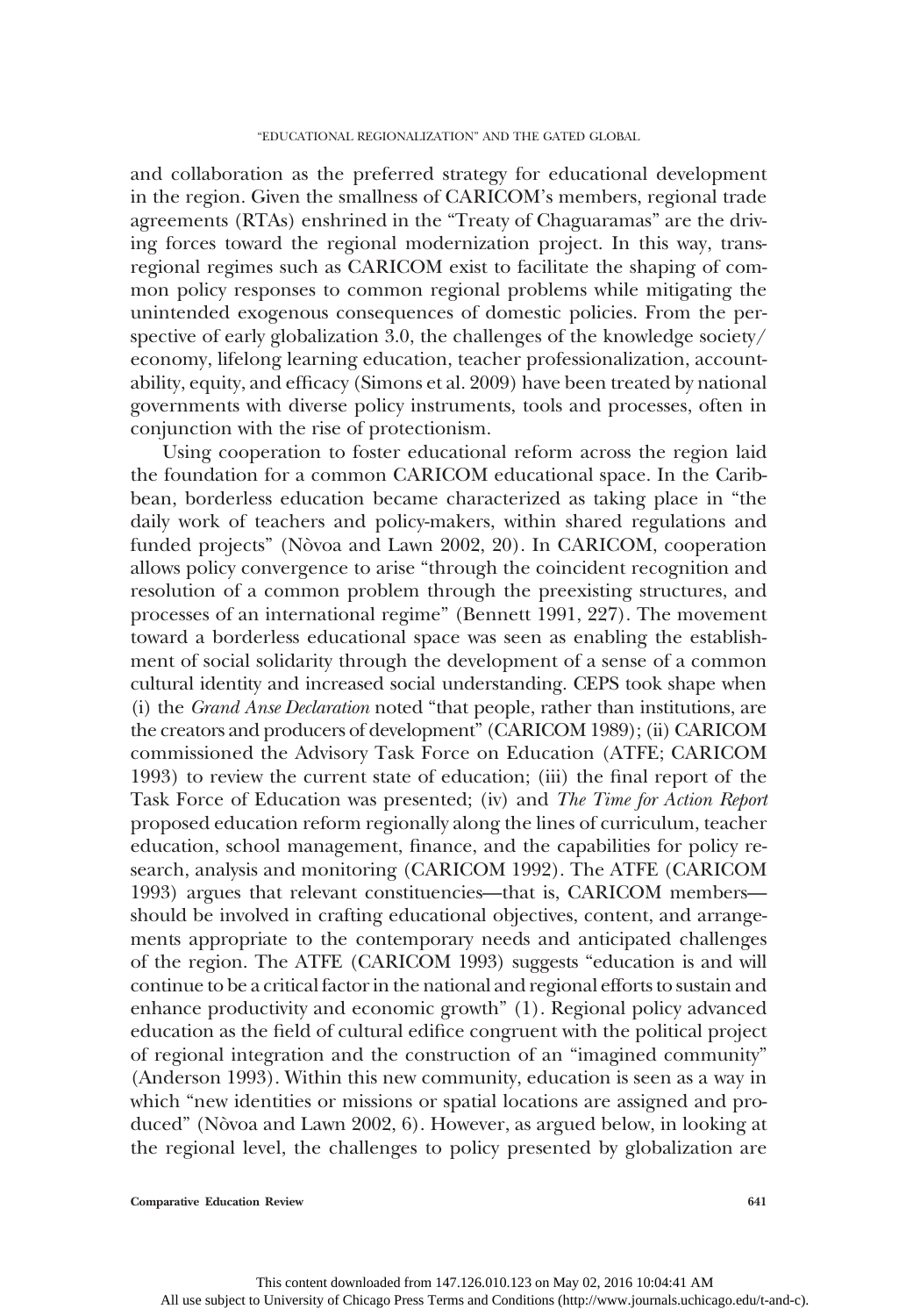given a collective regional response that is embraced by all member states via a shared discourse enabled by the CEPS.

# Approaches to Studying Educational Regionalism

During globalization 2.0, a period from the end of World War II to around the time of the fall of the Berlin Wall and defined by declining nation-state influence and the rise of transnational corporations and multinationals (Friedman 2005), policy actors such as the World Bank and the International Monetary Fund became key players in the educational policy landscape and influenced the structure of education globally, leading to what Karen Mundy (1998) calls the "rise of educational multilateralism" and what Philip Jones (2004) identifies as the "era of International Knowledge Banks" (IKB). With the emergence of globalization 3.0 and the rise of labor mobility and global citizenship (Silova and Hobson 2014), we are seeing a contraction at the regional level leading to the proliferation of RTAs and the creation of regional trading blocs to protect national interests. Protectionism is one hallmark of a gated regional and gated global. With the rise of globalization 3.0, CARICOM concentrates on harmonizing the positions of its member states through consensus to face various challenges associated with the movement from Fordism to flexible accumulation or economic capitalism.

The existing debates about globalization in comparative and international education and its impact on education have focused on a dualist approach of pitting the national against the international. Current scholars of globalization use nation states as their unit of analysis, thus confining themselves to "methodological nationalism" (Robertson and Dale 2008). This response has created a vacuum that neglects the importance of regionallevel governance systems. While there is scholarly work on the impact of globalization at the regional level, it has focused on the role of regional integration of and policy challenges within industrialized countries, particularly the European Union (Dale 1999; Dale and Robertson 2002; Jakobi 2009), or the policy challenges facing international institutions at the heart of regional entities (Verger 2008; Jakobi 2009). In the new gated global, the emergence of the BRICS nations (Brazil, Russia, India, China, and South Africa) and the advancement of the ASEAN community (Association of Southeast Asian Nations) raises important questions about how regional trading blocs, especially those in the Global South (e.g., the African Union, the Andean Community, MERCOSUR, the Community of Latin American and Caribbean States [CLAC], the Union of South American Nations [UNASUR], and CARICOM) have responded to policy challenges created with the advent of globalization 3.0 and its multidimensional economic, technological, political, and cultural emphases.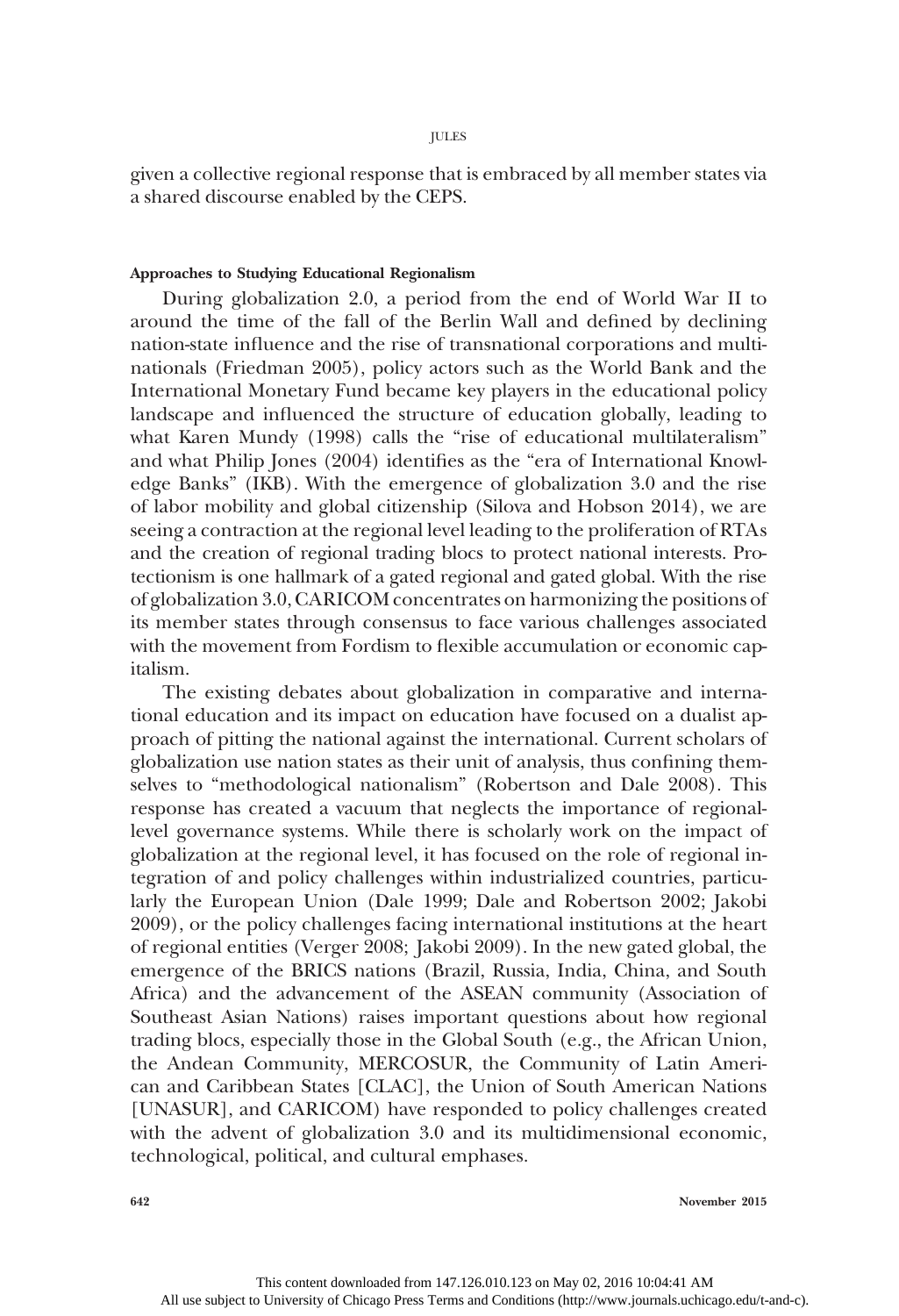In light of the trajectories of globalization studies, the theory of educational isomorphism is combined with regime theory from international relations to develop the concept of "transregional regimes" as a new governance intermediary between studying the local and global. Current approaches to neo-institutionalist theory in comparative and international education offer the anamorphosis lens of the "globalization optique" (Carney 2009) that always moves from the global/local binary toward inclusion of the regional level. The globalization optique employed here suggests that neo-institutionalists see educational isomorphism as part of educational projects. Such a merger pays particular attention to how state structured interrelations and practices diffuse standardized "global scripts" or "templates"<sup>2</sup> to create "conformity" (Drori et al. 2006), giving rise to a world culture shaped by the international system (Ramirez and Boli 1987). Neo-institutionalist scholars (Meyer et al. 1997; Boli and Thomas 1999; Ramirez and Meyer 2002) have established that global civil society and other international agents acting on behalf of globalization have significantly aided the creation of "global education" at a discursive level (Steiner-Khamsi 2000). Others have detailed the nature of globalization and its specific impact upon education policy making at the regional level (Dale 1999; Verger and Hermo 2010), often rereading educational policy texts at the regional level through critical educational policy studies (Dale and Robertson 2009; Simons et al. 2009).

The globalization process and tools or mechanisms that facilitate convergence have been under-theorized. To understand educational similarities across national levels at the regional level, Kerr's (1983) definition of convergence, as the "tendency of societies to grow more alike, and to develop similarities in structures, processes, and performances" is employed to comprehend how transregional regimes provide a platform for coordination, collaboration, and standardization in the form of harmonization of educational policy. Transregional regimes, like CARICOM, are viewed as large intraregional organizations whose members are sovereign countries contributing resources to the development of that group of countries through regional mechanisms and policy processes. They facilitate the exchange of policy ideas and act as multilevel governance institutions responding to the inability of national governments to control global, regional, and transnational economic processes. They create common regional policies that benefit members while providing common institutional frameworks for building consensus, including the establishment of frameworks (reducing transactional costs) and coordinating actors' expectations (improving quality and quantity of information available to states) as issues arise within the policy space. It is within this movement that we see the rise of new forms of negotiated regimes to govern and regulate cross border

<sup>2</sup> See Meyer et al. (1979); Ramirez and Boli (1987); Thomas et al. (1987); Meyer and Ramirez  $(2000)$ .

Comparative Education Review 643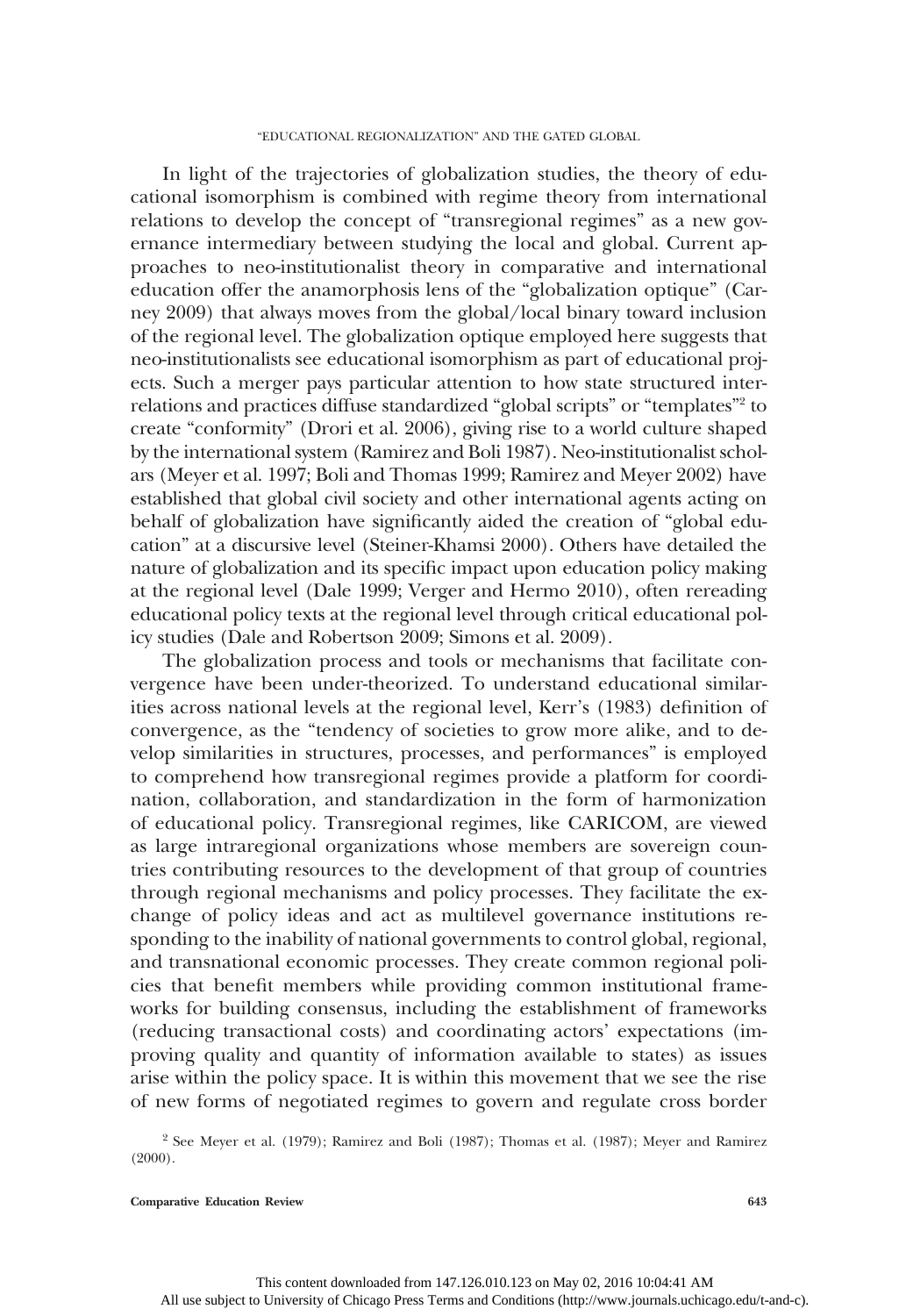JULES

educational flows. The construction of regional projects has created new mechanisms to regulate and govern the ways educational policy making is conducted at the national level. In essence, the extant literature has not sought to investigate the policy processes and policy tools that a transregional regime like CARICOM has used to respond to any of the eras of globalization outlined here.

## **Methods**

In focusing on the regional level, this research moves away from methodological nationalism, which limits the analysis to the policies and politics of the state and instead moves toward acknowledging the role of transregional regimes within educational policy making. Therefore, to gauge how CARICOM responds to the challenges of globalization, this article analyzes policy making at both the national and regional discursive level. Here, the discursive level is studied by examining policies as vital expressions of social power that epitomize the values of authoritative actors and institutions whose knowledge about the social world are echoed in these texts (Ball 1990). With reference to Michel Foucault, policy discourse, epitomized by the policies themselves, "can be said, and thought, but [is] also about who can speak, when, where and with what authority" (Ball 1990). While this is not a linguistically focused analysis, I highlight aspects of Critical Discourse Analysis, particularly the fact that policy knowledge is "socially constructed and shaped by relations of power that are both material and discursive" (Vavrus and Seghers 2010, 77) within the political context of the Caribbean. The focus of this article is thus on institutional discourse produced by national actors (ministers of education) since it is these actors who are, collectively, the drivers of change, gatekeepers, and custodians of the status quo. Therefore, individual and collective regional ideologies, made behind closed doors, and which are converging, do in fact direct and shape the national discursive agenda setting mechanisms since it is CARICOM ministers of education that have knowledge of national, regional, and global priorities and agenda-setting trends.

A content analysis of 26 educational policies from 13 CARICOM countries between 1990 and 2007 is the primary method to examine policy discourse and uncover the creation of the CEPS. In a content analysis, texts are classified into fewer content categories, and according to Robert Weber (1990, 12), "words, phrases and other units of text classified in the same category are presumed to have similar meanings." These categories became themes, and the objective was to specify what other texts were drawn upon in the constitution of the text being analyzed, and how they were being used (Fairclough 2006). As Weber (1990, 12) also contends, "to make valid inferences from the text, it is important that the classifications produced be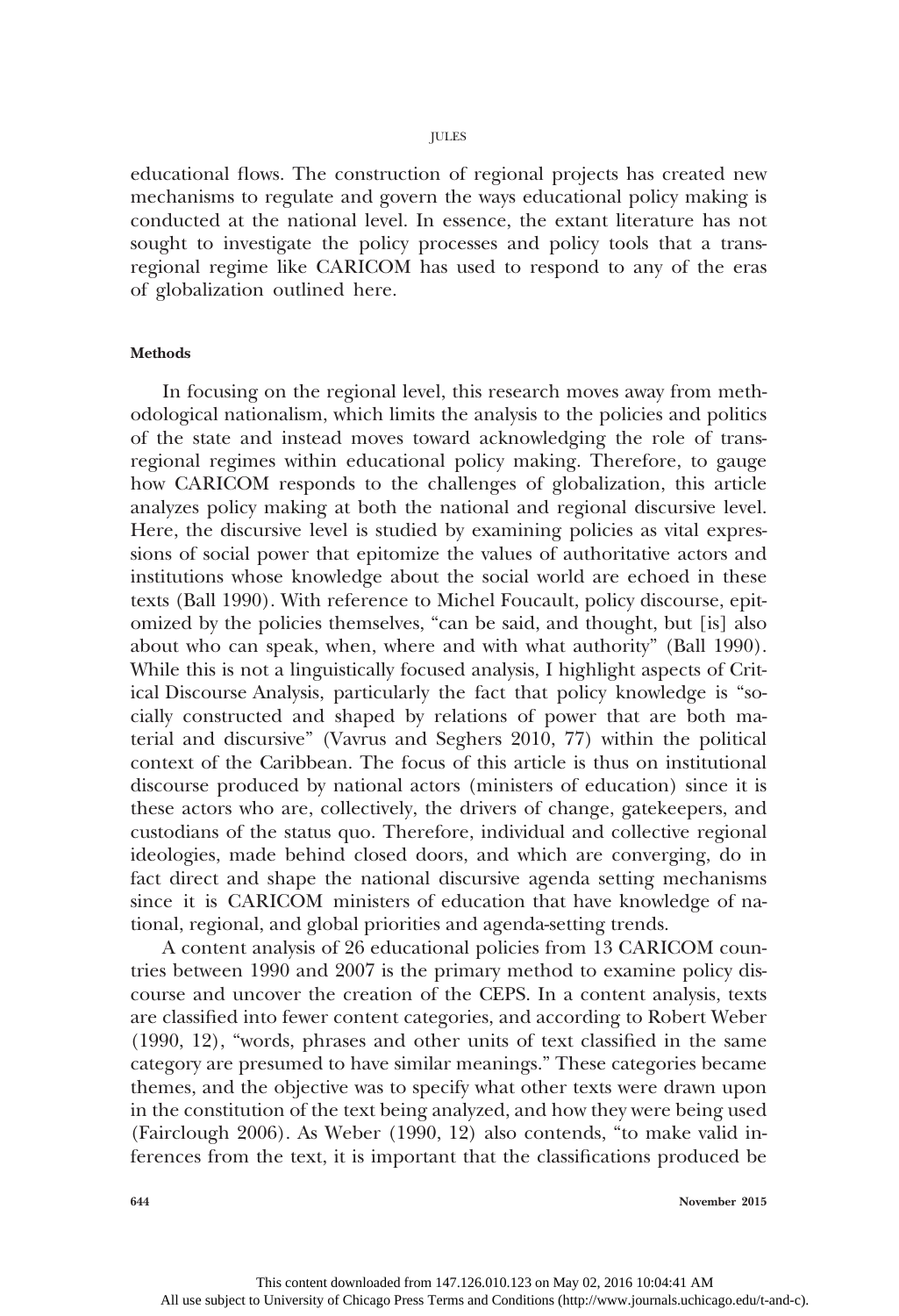reliable in the same way." The policies were chosen based on the following three criteria: (i) the 1988 Caribbean Advisory Task Force on Education produced their "Final Report on the Future of Education in the Caribbean" in 1993 (hereafter referred to as the regional policy); (ii) regionally, the 1989 "Grand Anse Declaration and Work Programme for the Advancement of the Integration Movement" in 1989 (hereafter referred to as the Grand Anse Declaration) endorsed by the CARICOM heads of government and created a platform for sweeping regional changes ranging from education to economic reforms; and (iii) internationally, in 1990 the "World Declaration on Education for All" (hereafter referred to as the international policy), where all CARICOM countries were signatories, became the new international standard for "direct action within individual countries, cooperation among groups of countries sharing certain characteristics and concerns, and multilateral and bilateral cooperation in the world community" (UNESCO 1990). The period 1990–2007 was further broken down into three smaller policy cycles based on policy renewal cycles: 1990– 96, 1996–2002, and 2002–7 (see table 1 and fig. 1). To understand whether or not discursive educational policy convergence was taking place at the regional level, the regional policy and the international framework became the benchmarks of dominant discourse types across national policy texts. The aim was to understand whether or not national policies were converging along regional discursive policy lines or international policy lines through an analysis of the official national educational policies.

As table 2 shows, this study used a categorical and thematic content analysis of educational policy texts, which were classified to understand common themes and references to policy content. To enhance the reliability of the  $classifications.$  two coders<sup>3</sup> used the same textual classifications. These classifications were derived from thematic categories based on the "actions required" headings of the regional and the international policies. Five thematic categories emerged from the analysis of the international policy: (i) assessing needs and planning action; (ii) developing a supportive policy environment; (iii) designing policies to improve basic education; (iv) financing of management, improving managerial, analytical and technological capacities; and (v) building partnerships and mobilizing resources. The regional policy produced five broad thematic categories as well: (i) levels of education; (ii) curriculum reform; (iii) teacher education; (iv) management and administration of schools; and (v) financing of education.

Next, the coders examined the national policies to locate the emergence of themes and corroborate the presence of the theme within the regional or international text. For example, in the regional document, a categorical heading entitled "levels of education" had the theme "administrative and

<sup>&</sup>lt;sup>3</sup> The coders consisted of the lead researcher of the project and a trained local student, from the University of Guyana, that was trained by the researcher.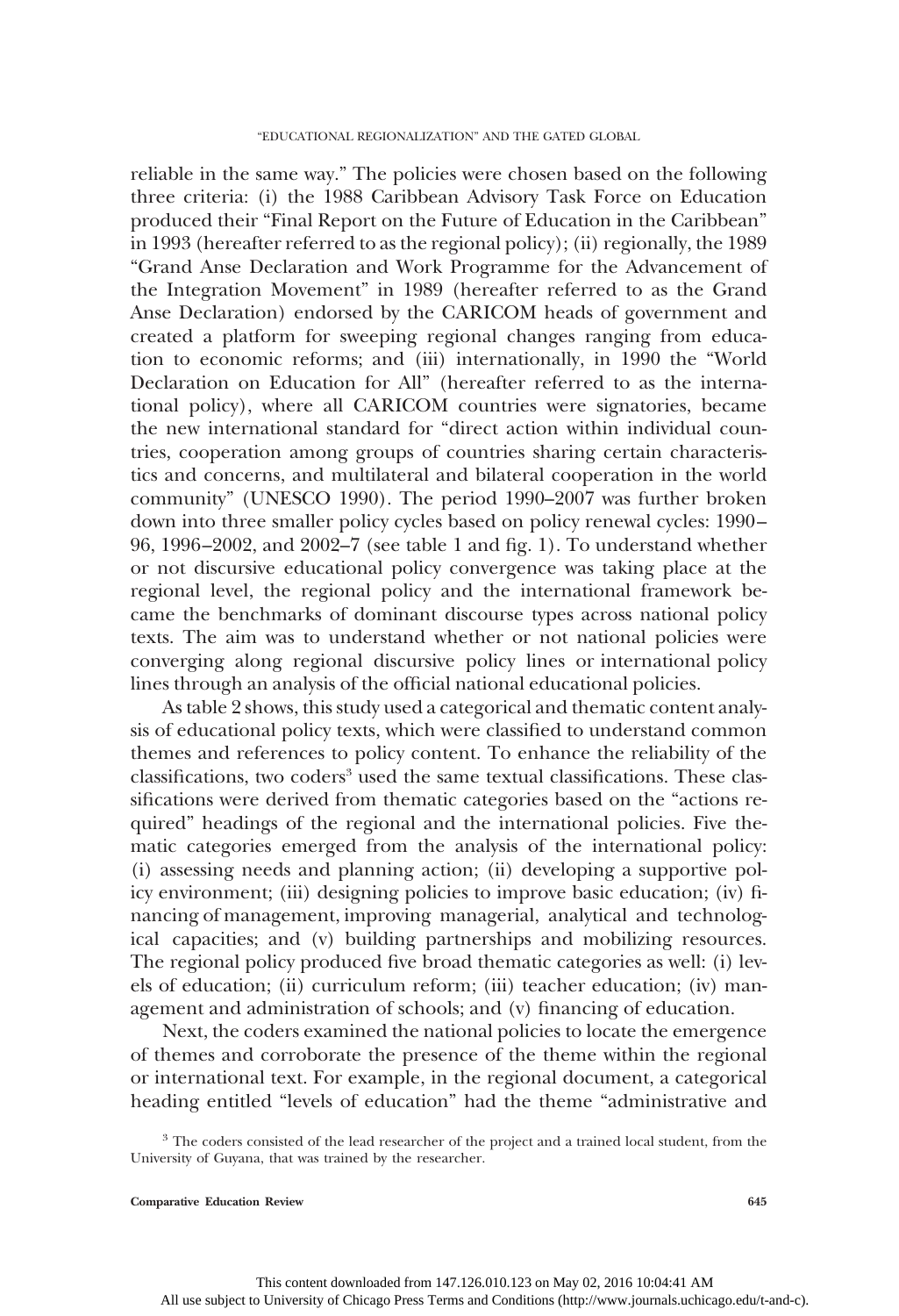#### TABLE 1 POLICY CENSUS ANALYZED

|                                   |                                                                                                     |               | Number<br>of Pages |
|-----------------------------------|-----------------------------------------------------------------------------------------------------|---------------|--------------------|
| Country                           | Name of Policy Analyzed                                                                             | Policy Period | Analyzed           |
| Antigua and Barbuda               | Quality Public Education, Antigua and<br>Barbuda, 2004 and Beyond                                   | $2004 - 9$    | 92                 |
| Bahamas                           | Manifesto 92                                                                                        | 1992–97       | 5                  |
| Bahamas                           | Manifesto II Agenda to and for the<br>21st Century                                                  | 1997-2002     | 6                  |
| Bahamas                           | Our Plan: A Strategy for Bahamas and a<br>Brighter Future                                           | $2002 - 7$    | 5                  |
| Bahamas                           | Strategic Plan 2004: Bahamian Education<br>in the 21st Century                                      | $2002 - 7$    | 24                 |
| <b>Barbados</b>                   | National Development Plan                                                                           | 1988-93       | 11                 |
| Barbados                          | National Development Plan                                                                           | 1993-2002     | 41                 |
| <b>Barbados</b>                   | Strategic Plan 2002-12                                                                              | $2002 - 7$    | 117                |
| Belize                            | Action Plan                                                                                         | $2005 - 10$   | 20                 |
| Dominica                          | Education Sector Plan for Education<br>Development in the Commonwealth<br>of Dominica               | 1989–94       | 80                 |
| Dominica                          | Education Development Plan 1999–2005<br>and Beyond                                                  | 1999–2005     | 190                |
| Grenada                           | Education Policy Document Grenada                                                                   | 1992-2002     | 35                 |
| Grenada                           | SPEED 1: Strategic Plan for Educational<br>Enhancement and Development 2002–2010<br>(ended in 2004) | $2002 - 4$    | 45                 |
| Grenada                           | SPEED 2: Strategic Plan for Educational<br>Enhancement and Development 2006–2015                    | 2006–15       | 100                |
| Guyana                            | State Paper on Education Policy                                                                     | 1990–95       | 39                 |
| Guyana                            | An Education Policy and Five Year<br>Development Plan for Guyana                                    | 1995–2003     | 41                 |
| Guyana                            | Strategic Plan 2003-2007                                                                            | $2003 - 7$    | 67                 |
| Jamaica                           | Jamaica Five Year Development Plan                                                                  | 1990–95       | 120                |
| Jamaica                           | White Paper: The Way Forward                                                                        | 2000–2000     | 17                 |
| Jamaica                           | Cooperate Plan 2002-2005                                                                            | $2002 - 5$    | 56                 |
| Montserrat                        | <b>Education Policy</b>                                                                             | 1996          | 36                 |
| Montserrat                        | Work Plan for 1999/2000                                                                             | 1999-2000     | 12                 |
| Montserrat                        | Work Plan for 2000–2001                                                                             | 2000-2001     | 17                 |
| Montserrat                        | Cooperate Plan 2004–2008                                                                            | $2004 - 8$    | 11                 |
| Montserrat                        | Education Development Plan 2002–2007                                                                | $2002 - 7$    | 66                 |
| St. Kitts and Nevis               | Five Year Plan                                                                                      | 1993-98       | 110                |
| St. Kitts and Nevis               | State Paper on Education                                                                            | $1997-$       | 158                |
| St. Kitts and Nevis               | Learning and Growing: The Long Term<br>Plan 1998–2011                                               | 1998-2011     | 263                |
| St. Lucia                         | Education Sector Development:<br>2000–2005 and Beyond                                               | 2000-2005     | 146                |
| St. Vincent and the<br>Grenadines | <b>Education Policy</b>                                                                             | 1995          | 24                 |
| St. Vincent and the<br>Grenadines | Education Sector Development Plan<br>2002–2007 (Volume 1 and 2)                                     | $2002 - 7$    | 96                 |
| Trinidad and Tobago               | Education Policy Paper 1993–2003                                                                    | 1993-2003     | 243                |
| Trinidad and Tobago               | Strategic Plan 2002-2006                                                                            | $2002 - 6$    | 81                 |

legislative guidelines for the effective operation of Early Child Education." To code for this theme in a national educational policy, it had to be explicitly or implicitly referenced at least once within the national text. In reference to this particular regional theme, an example of an implicit reference is il-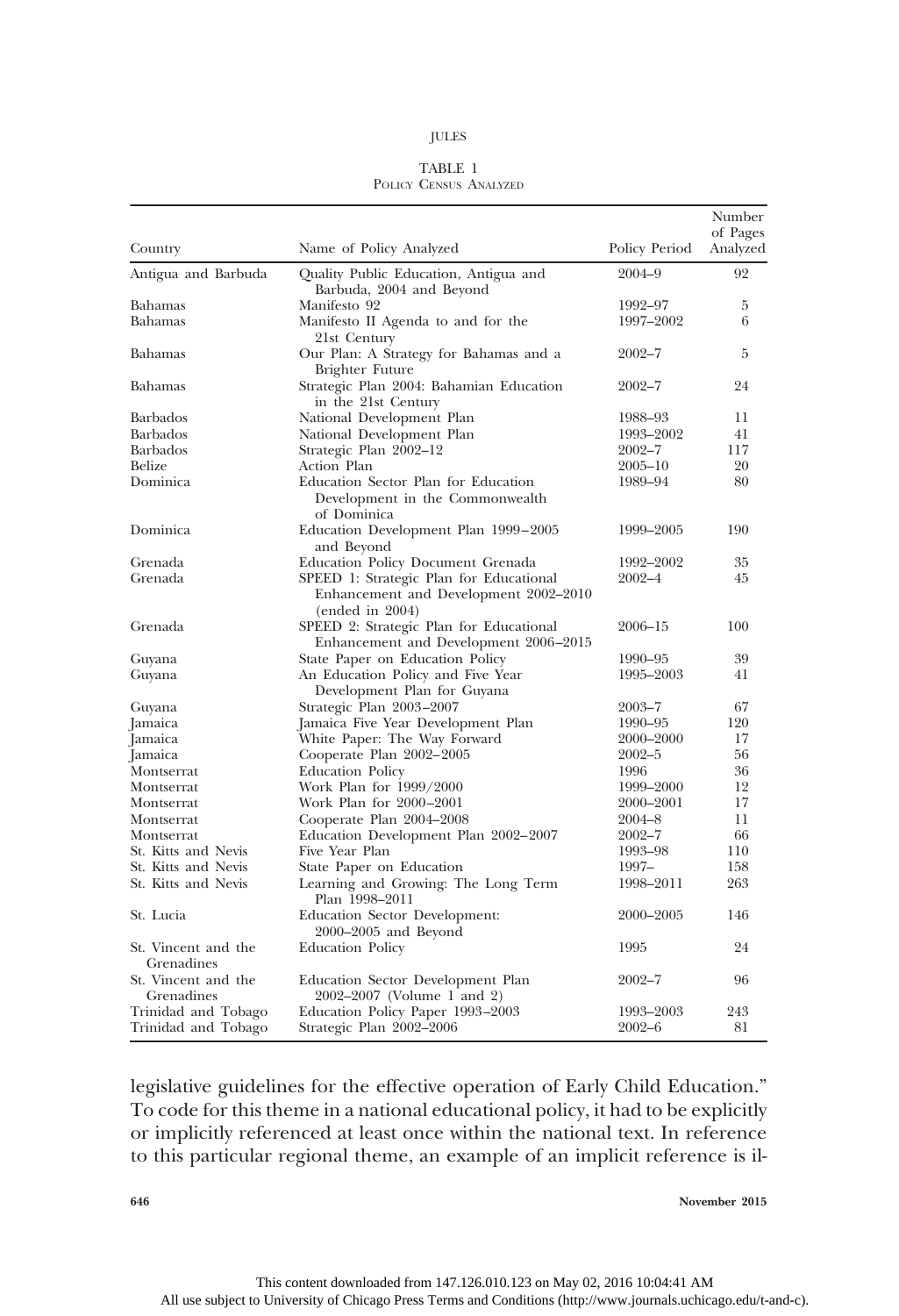"EDUCATIONAL REGIONALIZATION" AND THE GATED GLOBAL



FIG. 1.—Tripartite diagram of findings

lustrated by the Bahamian Education Policy, which noted that the government will "revise existing guidelines for the establishing and operating of such facilities [early childhood centers] and enact the appropriate legislation to ensure that scholars learn in an appropriate and safe environment" (Government of Bahamas 1994, 3–4). In this instance, coders gave the theme a rating of "1" to indicate the theme was present in the national policy. If the theme was not present, the coders used a rating of "0."

For the purposes of this study, the occurrence of congruence is the exact text (word for word), or the conceptual idea of one document present in another. Congruencies are defined as the full or partial existence of a conceptual policy idea (also known as a reference) found in the qualitative reading of national policies using the themes established in the regional and international policies. Thus, policy documents during each policy cycle were coded for the existence of policy congruence. For example, results showed

Comparative Education Review 647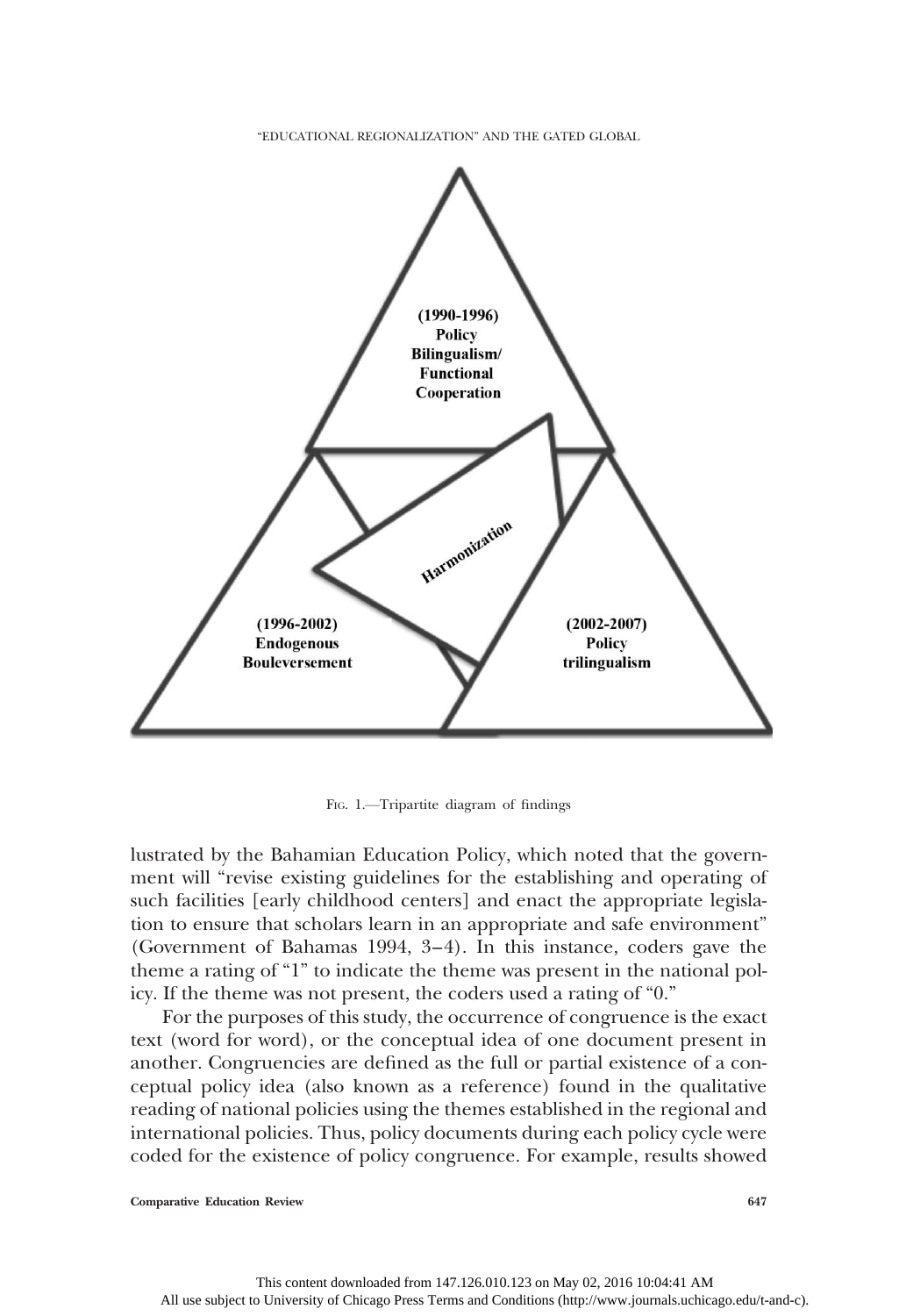TABLE 2 THEMATIC CATEGORIES

| Level               | Thematic Category                                                                            |    |
|---------------------|----------------------------------------------------------------------------------------------|----|
| Regional level      | 1. Levels of education                                                                       | 31 |
|                     | 2. Curriculum reform                                                                         | 47 |
|                     | 3. Teacher education                                                                         | 4  |
|                     | 4. Management and administration of schools                                                  | 6  |
|                     | 5. Financing of education                                                                    | 8  |
| International level | 1. Assessing needs and planning action                                                       | 13 |
|                     | 2. Developing a supportive policy environment                                                | 4  |
|                     | 3. Designing policies to improve basic education                                             | 10 |
|                     | 4. Financing of management, improving managerial,<br>analytical and technological capacities | 5  |
|                     | 5. Building partnerships and mobilizing resources                                            | 6  |

that more regional congruencies than international congruencies existed during the 1990–96 policy cycle, and indicated more national policy references to the regional educational framework than to the international educational framework. The more explicit a congruence was in a policy document, the stronger its weight, thus the higher the quality of the reference. Thus, quality reference denotes the credence of congruence; only quality or high credence congruencies (that is, makes explicit reference) were included in this study. This theme-based approach to content analysis was used because it allows the study to locate the existence, occurrence, and congruence of a specific theme when comparing national policies with the regional and international policies.

In addition to policy documents, ten interviews were conducted over a seven-month period with regional policy officials. Interviews took the form of snowball sampling that was based on two criteria: (a) interviewees had worked on the regional educational policy while it was being prepared and/ or  $(b)$  worked at CARICOM during the time that the regional policy was written. These selection criteria were used to contextualize the regional climate during policy cycles under review. Additionally, several other secondary policy sources were consulted to enhance the picture of educational policy formation, the regional setting, and the political context that ultimately framed this study.

# Findings

The content analysis of national educational policies found discursive convergence that mirrors regional developmental trajectories (see fig. 1). In other words, CARICOM members have sought to resurrect and utilize the noneconomic policy process of functional cooperation to engender the Caribbean Educational Policy Space. Functional cooperation has been carried out in the Caribbean since the 1940s, evident in the creation of regional institutions such as the University of the West Indies (UWI) and the West In-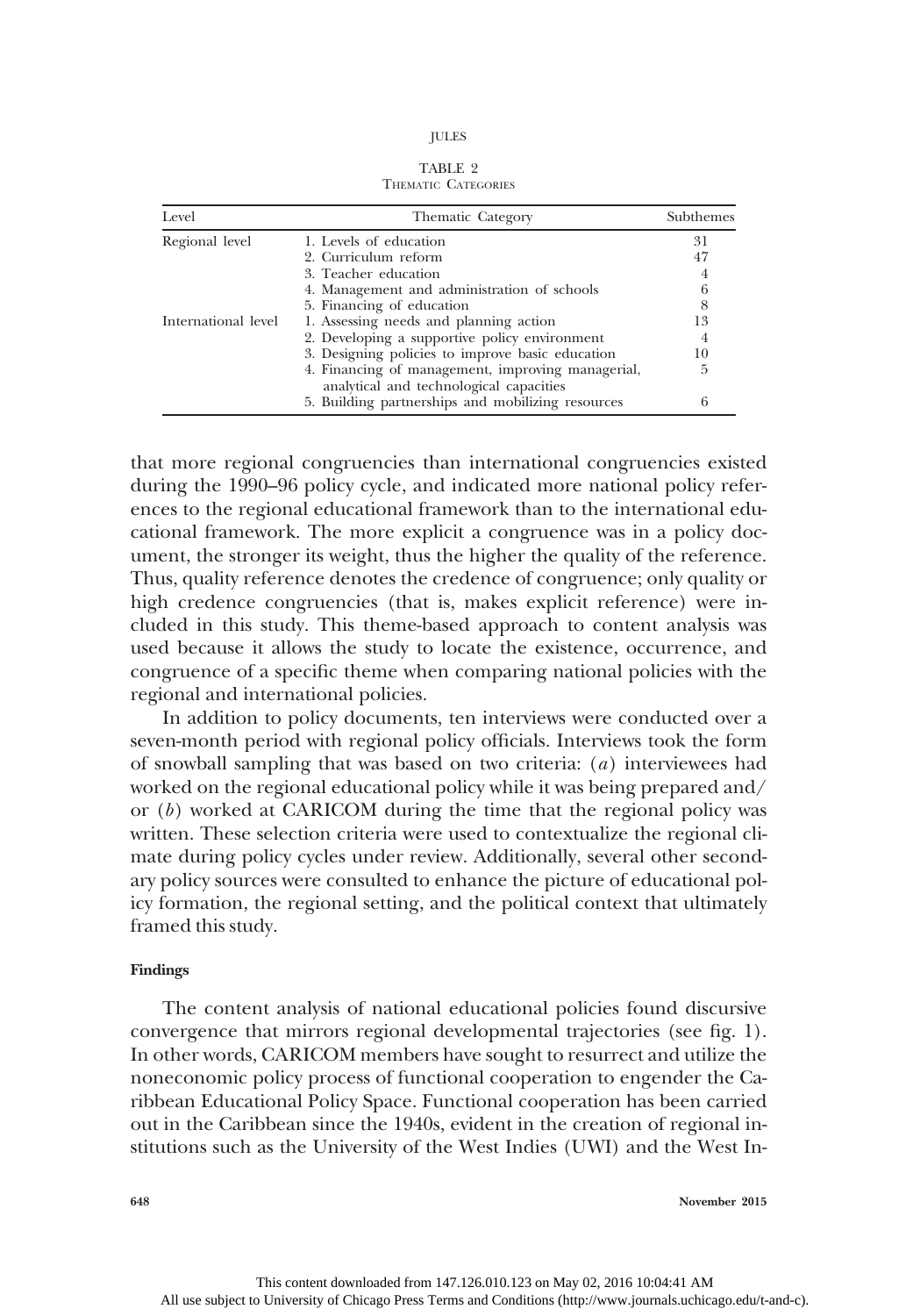dies Shipping Association (WISA). In the Original Treaty of Chaguaramas (CARICOM 1973), functional cooperation was the noneconomic mechanism for the establishment and operation of common services and standards such as education, health, and secondary school examinations. By the 1990s, given the small size of CARICOM members, functional cooperation served to avoid wasteful duplication of expenditures in common policy areas and encouraged the flow of exchange by pooling ideas. Today, functional cooperation forms a core part of the gated regional and calls for a more efficient operation of common services and activities carried out for the benefit of the people—that is, the accelerated promotion of greater understanding, the advancement of social, cultural, and technological development, and intensified activities in areas such as health, education, and transportation (CARICOM 2001).

Accordingly, CARICOM (2007) notes that functional cooperation operates in rules-based enterprises such as the CSME since it provides "flexibilities to advance certain features of the Community's agenda, such as enhancing community solidarity, emphasizing common goals among politically and culturally distinct groups and mitigating power imbalances among neighbors" (6). For CARICOM, functional cooperation promotes international values, best practices, and global competitiveness of human resource development (HRD). Moreover, functional cooperation as a process is what shapes the creation of the "ideal Caribbean person" (CARICOM 1997a) to function within the CSME. In essence, CARICOM uses the policy process of functional cooperation to achieve its aims of integration while seeking to compete globally. Through different policy cycles, and with the aid of the policy process of functional cooperation at the regional level, laboratories of lived experiences of globalization were created within CARICOM.

Regarding education policy, the findings demonstrate that CARICOM members have engaged in the operationalization of functional cooperation as the process for deeper integration since the report by ATFE (CARICOM 1993). Several policy tools aided this process. As figure 1 suggests, the contextual explanations of the results drew on existing theoretical frameworks and identified them as policy tools to describe the following policy cycles: lessondrawing (Rose 1993) from 1990 to 1996, policy externalization (Schriewer 1990; Steiner-Khamsi 2004) from 1996 to 2002, and policy transfer (Dolowitz and Marsh 1996) from 2002 to 2007. These three different policy tools were evident across national educational policies, and over time, the tool used for each policy cycle built upon its predecessor and was often redefined; yet the noneconomic policy process—functional cooperation—remained consistent. The centralargumentis that the policy toolsand the policy processes gave rise to a tripartite policy language that was simultaneously spoken by national states to appease national constituents, a transregional regime, and international knowledge banks. In other words, since changes occur over the short span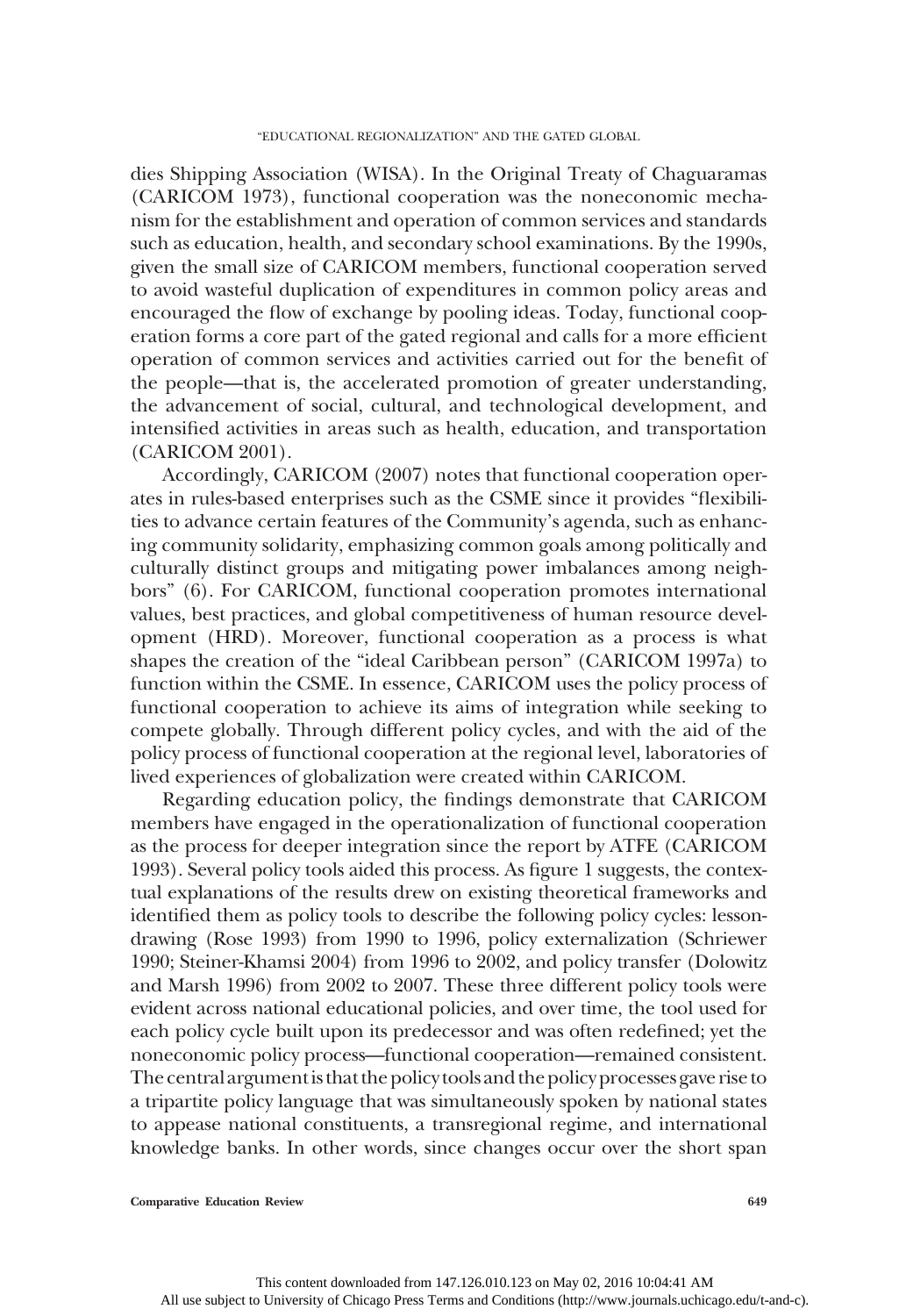JULES

of policy cycles, the institutional isomorphism detected in national policies is based upon consensus.

# **Discussion**

The discussion chronicles the development of the Caribbean educational policy space over the course of three policy cycles and does so with reference to the policy scholarship on lesson-drawing, policy externalization and policy transfer.

## Phase 1: 1990–1996 Policy Cycle: Intensified Functional Cooperation

As member states sought to reform their educational systems, policy reformation was premised around deeper integration informed by lessondrawing between member states. In the 1980s, the fundamental changes at the global level created conditions in which economic well-being had become increasingly dependent on the availability of a highly educated and highly skilled labor force capable of being retrained to meet the demands of regional integration (Hall 2003, xiii). Cooperation became intensified as the confidence of member states declined with the "flight of human and financial capital, reduction of production and productivity and the emergence of a large underground sector in the economy" (CARICOM 1984, 2). Against this backdrop, member states sought to reform their educational systems. This new development path spun a plethora of regional declarations and regional understandings, as well as a general consensus about how to deal with exogenous influences. As the region moved closer toward a single economic space, the 1989 Grand Anse Declaration called for the "immediate activation of Article 39 of the Annex to the Treaty of Chaguaramas . . . in order to promote consultation, cooperation and coordination of policies at the macro-economic, sectoral and project levels" (CARICOM 1989, 2). It further noted that, "in examining the longer term prospects for development, [regional leaders] recognize the primary importance of HRD and the expansion of scientific and technological capability to the modernization of the regional economy" (CARICOM 1989, 3). The new era of development began in the 1990s with the region undertaking internal reform of its educational systems in order to combat exogenous and endogenous forces. Thus, this initial policy cycle is categorized as one of intensified functional cooperation as national emphases shifted from economic integration toward enhancing human resources regionally.

The first steps toward internal regional policy reform in education occurred when the then Secretary-General of CARICOM, Edwin Carrington, commissioned an ATFE to conduct consultations on the state of education across the region. The ATFE outlined and managed the activities and events required in a continuing process of regional consultation and analysis. The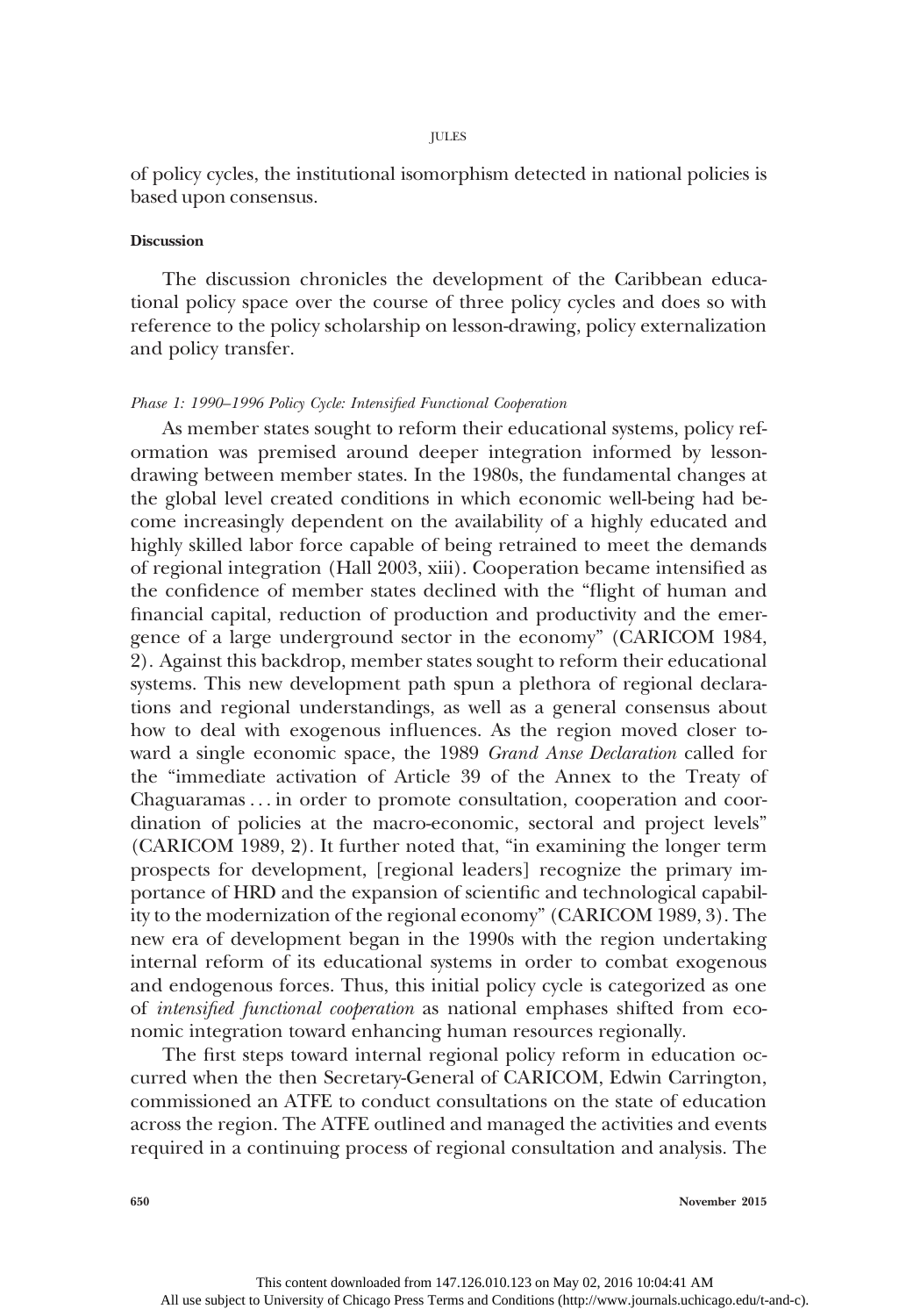Standing Committee of the Ministers of Education (SCME) suggested that a coordinated regional approach be adopted to implement the educational policies and programs identified during the inquiry by the ATFE (SCME 1988). Moreover, members had to be clear about each nation's individual need, while mechanisms would be established to devise methods of addressing these needs, utilizing national training facilities as components in regional networks intended to be the backbone of intensified cooperation. SCME 7 further encouraged member states to pay greater attention to strengthening their educational systems at all levels by offering opportunities to acquire skills that would directly contribute to modernizing and developing the regional economy (SCME 1988).

Based on the above context, intensified functional cooperation describes the 1990–96 policy cycle since exogenous pressures (economic globalization, SAPs, the end of the Cold War, and the realignment of Europe) forced member states to reaffirm their commitment to integration by drawing intraregional lessons from each other. As external pressure to reform education took root during the 1990–96 policy cycle, member states sought to draw "lessons of history" from each other (Rose 1993). Lesson-drawing as a policy tool is defined as "a program for action based on a program or programs undertaken in another city, state, or nation or by the same organization in its own past" (Rose 1993, 21). The findings show that lesson-drawing commenced when the SCME 7 agreed to embark on a "coherent and conscious, and systematic program of inquiry, analysis, diagnosis, and design" (SCME 1988). Thus, lesson-drawing aided the policy process in the following ways: (i) acquiring, commissioning, and developing teaching materials to meet common trends; (ii) supporting individual students through mutual accreditation procedures; (iii) assisting in the development of local support services; (iv) developing in staff training institutionally, supporting live twoway communication links between universities and colleges; (v) providing an information service; and, (vi) integrating evaluation and applied research. Moreover, the process of functional cooperation was codified by the efficient operation of common policies, procedures, and strategies across the region. In this way, lesson-drawing during this policy cycle was the policy tool that allowed member states to respond to exogenous influences while intensifying their intrastate cooperative activities.

Lesson-drawing also took the form of national consultations on education. These consultations culminated in the creation of a regional educational policy in 1993—the "Future of Education in the Caribbean"—in which member states were expected to take further lessons if they were to succeed with the integration project. National consultations became arenas of information sharing in which the ATFE obtained insights on key education issues, concerns, plans, and programs for the development and improvement of educational systems across the region. Through these consul-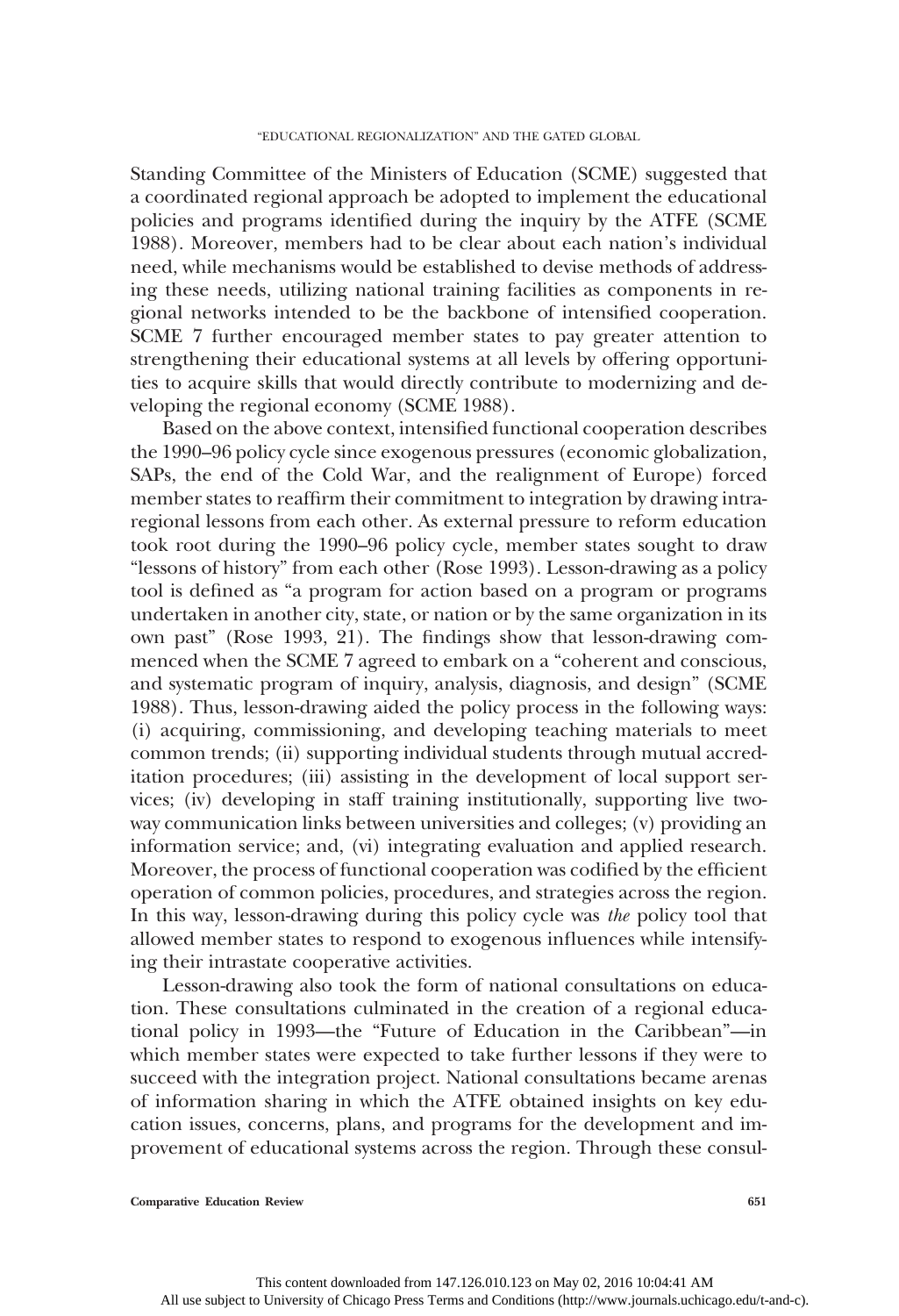tations, inspiration from an existing program allowed for the combination of recognizable elements of that program (hybridization) with the familiar elements of a different program into a distinctive whole (synthesis).

This was typified during the Barbados consultations in 1993 when the ATFE noted that the concerns expressed by Barbados at various educational levels (i.e., preprimary, primary, secondary, tertiary, curriculum, measurement and evaluation, and planning) were common across the region (Special Meeting SCME 1993). Additionally, the members of the ATFE urged national education officials to document, for the benefit of other member states, two successful educational ventures in Barbados: the amalgamation of schools and the introduction of computers in primary and secondary schools. In evaluating the Barbados experience, lessons were drawn because the members of the ATFE saw how the program operated in place X, and therefore they could hypothesize about its likely future effects in place Y. Rose (1993) refers to this process as the "fungibility" of a program based on policy prescriptions, which were treated as universally valid—that is, the model was expected to work in the same way irrespective of time and space. Fungibility became applicable to CARICOM experience in that all member states shared common goals, but also as member states mitigated transactional costs, they relied on and learned from each other and from the lessons of their past. "In this way the existence of common problems, defined in terms sufficiently abstract so that generic solutions appear applicable everywhere" (Rose 1993, 35) framed the policy solution. Thus, as CARICOM continued integrating, it became easier for programs to be externalized and eventually fully transferred from one policy level (national, regional, global) to another.

# Phase 2: 1996–2002 Policy Cycle: Endogenous Bouleversement

Between 1996 and 2002, member states of CARICOM tried to align the reforms of 1990–96 with regional aspirations for human resource development. Accordingly, they thought that the regional policy endorsed by the Special Meeting SCME (1993) would guide their educational achievements for an unspecified time. However, four years later, member states returned to the collaborative table, took up the process of functional cooperation, and adopted a different policy tool. This was a radical break from the previous period since, rather than maintaining unidirectional lesson-drawing during the 1996–2002 policy cycle, member states now sought to externalize directives from the national level to the regional level and then back from the regional level to the national level. Member states exported and imported policies horizontally across national levels while shifting their developmental emphasis toward human capital and resource development in light of the prevailing global trends of neoliberalism that stress service mobility. To begin this shift, CARICOM members went back to an inspired source from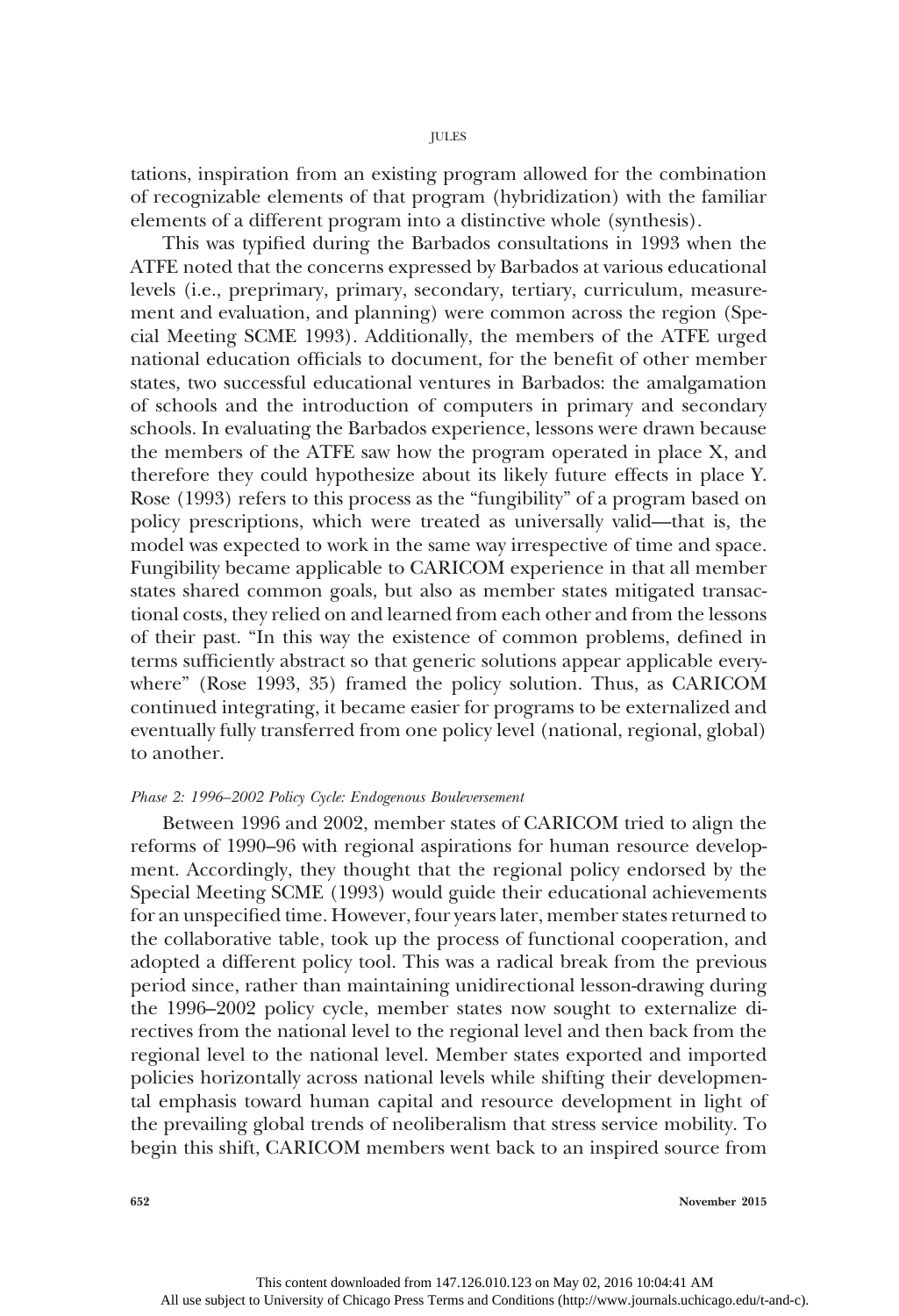the period of intensified functional cooperation, which seems to have been bypassed in favor of lesson-drawing and member exchange. The "Montego Bay Declaration" spoke to the greater importance of the regional level and called for "modern and relevant programs of education and training at all levels and for all age groups . . . which will equip our people to acquire the competencies to function effectively in the emerging knowledge-based economy" (CARICOM 1990, 2). Additionally, it called for a focus on "science and technology and the advances in telecommunications" to "[create] the Caribbean person who will have among other attributes, the capacity to improve and maintain physical, mental, social and spiritual well-being." Further, the Montego Bay Declaration noted, "in the global economy that is evolving, [Caribbean leaders] resolve to unite [their] best efforts to plan strategically to position [their] countries to take the fullest advantage of market niches, other global opportunities and sources of capital" (CARICOM 1990, 3).

Subsequently, CARICOM leaders committed themselves to the measures in the "Creative and Productive Citizens for the Twenty-First Century" (CARICOM 1997a) and the "Report on Human Resource Development and Science and Technology" (CARICOM 1997b). In this way, the 1996– 2002 policy cycle sought to codify a collective regional response to educational directives to form the "ideal Caribbean person" (CARICOM 1997a). This is one who respects human life as the foundation on which all of the other desired values must rest; is psychologically secure; values differences based on gender, ethnicity, religion and other forms of diversity as sources of strength and richness; is environmentally astute; is responsible and accountable to family and community; has a strong work ethic; is ingenious and entrepreneurial; has a conversant respect for the cultural heritage; and exhibits multiple literacies, independent, and critical thinking to the application of science and technology as well as problem solving (CHGCC 19th Meeting 1998).

The beginning of the 1996–2002 policy cycle was characterized by a shift away from educational reform at the national level toward reform at the regional level, and "the regional integration process [was] seen as a collective instrument for the expanding and exploiting of opportunities for the fuller and more productive lives of our peoples" (CARICOM 1990, 3). During this cycle, educational externalization in CARICOM was correlated to the endogenous pressure to perform. In reflecting upon the phenomenon of convergence, Schriewer and Martinez (2004) and Steiner-Khamsi (2004) expand upon Luhmann and Schorr's (1979) concept of externalization to support their claims that educational policy isomorphism is discursive, and that it occurs when countries look beyond their national boundaries for solutions to internal educational crises. As Schriewer (2002) notes, the externalization concept is "system-related reflection that selectively emphasize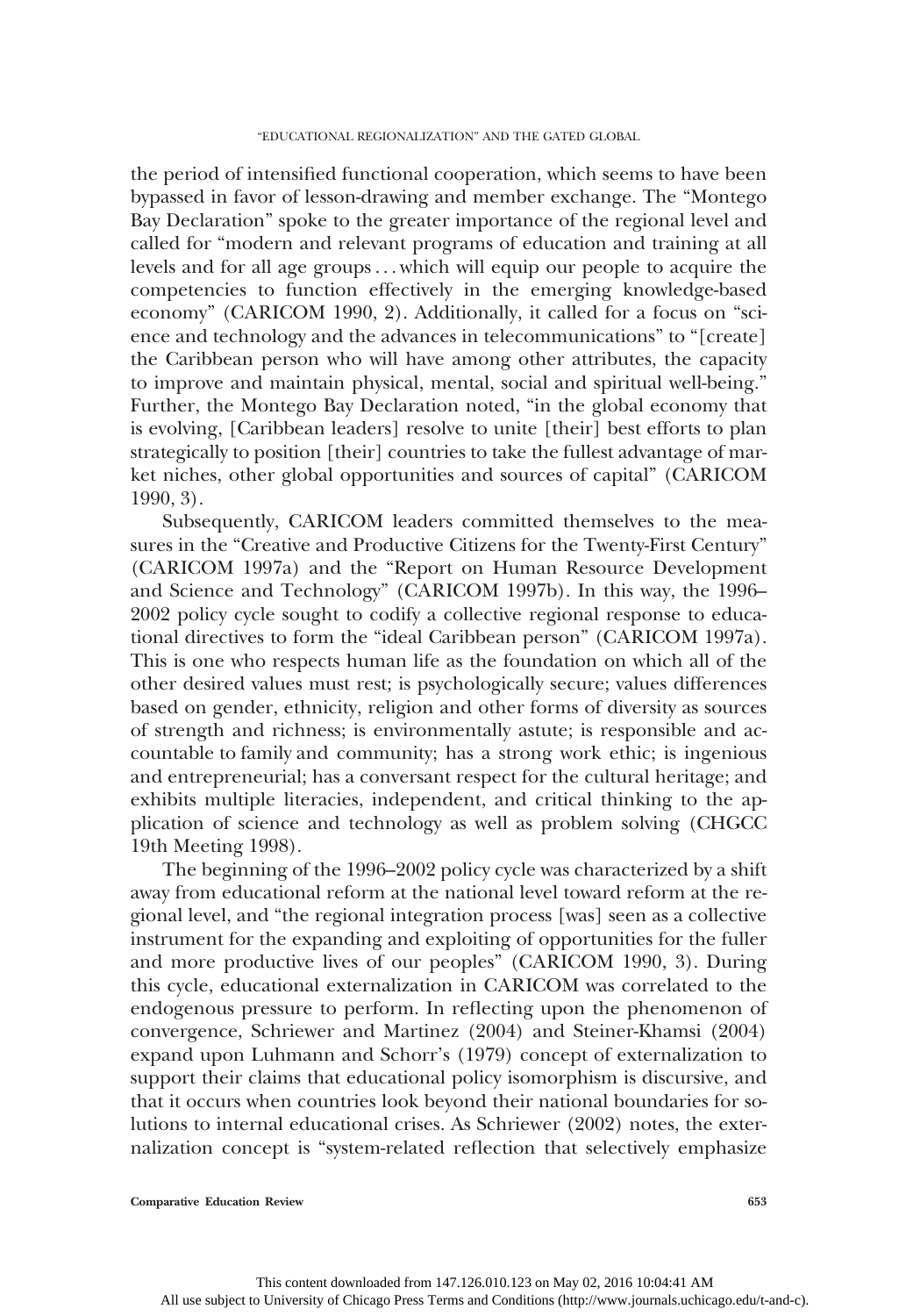certain societies and their institutions with a view to transmuting them into standard-setting modules." In other words, exogenous systems become a point of self-reference for states in crisis. Policy externalization, or making reference to other systems, functions as a last source of authority. These systems, as in the case of CARICOM, use self-descriptors to organize themselves into meaning-based social reality. Thus, educational theorizing within this context is "self-referential reflection of society's particular sub-system for education perused within that system" (Schriewer 2003, 276).

Using Phillips's (2004) typology, externalization in the region followed a specific trajectory. First, global pressure stimulated reform impulses for educational performance. The Second Special Meeting of SCME (1997) noted that the prevailing trends with respect to HRD in the region were numerous. As such, the upgrading of human resources was identified as a priority if the member states were to surmount the global challenge. The development of human resources would be both a cause and an effect of "economic development . . . [to] ensure opportunities and incentives for all citizens" (Second Special Meeting of SCME 1997, 13). Second, when Conference of Heads of Government of the Caribbean Community (CHGCC) 18th Meeting recognized that knowledge had become the central factor of competitiveness, they sought a theoretical understanding of the issue. This led CHGCC 18 to emphasize the importance of "life-long learning and continuing education as well as the need to develop and apply science and technology to the production of goods and services" (1997, 3). In recognizing that a potential problem existed, CHGCC 18 made the decision to create a regional model from which member states could borrow specific elements and tailor those elements to their individual national contexts. Ultimately, the regional model would govern all the member states. In this way, CHGCC 18 committed itself to the implementation of specific measures identified in the regional policy documents "Towards Creative and Productive Citizens for the Twenty-First Century" and "Human Resource Development and Science and Technology within the Context of the Single Market and Economy." CARICOM notes that globalization and the emergence of high technology economies impacted the way of life in the Caribbean Community, and for this reason it was important for the community to develop its human resources for the improved application of science and technology to all aspects of development (CARICOM 1997b). In endorsing the report, the CHGCC 9th Inter-Sessional Meeting (1998), reiterated the critical role of science, technology and HRD in achieving the economic and social goals of the Community. This meeting stressed the need to concentrate on areas in which the Caribbean had a comparative advantage. Regional institutions began identifying strategic priorities around which member states could seek to build and further strengthen their science and technology capabilities and infrastructures.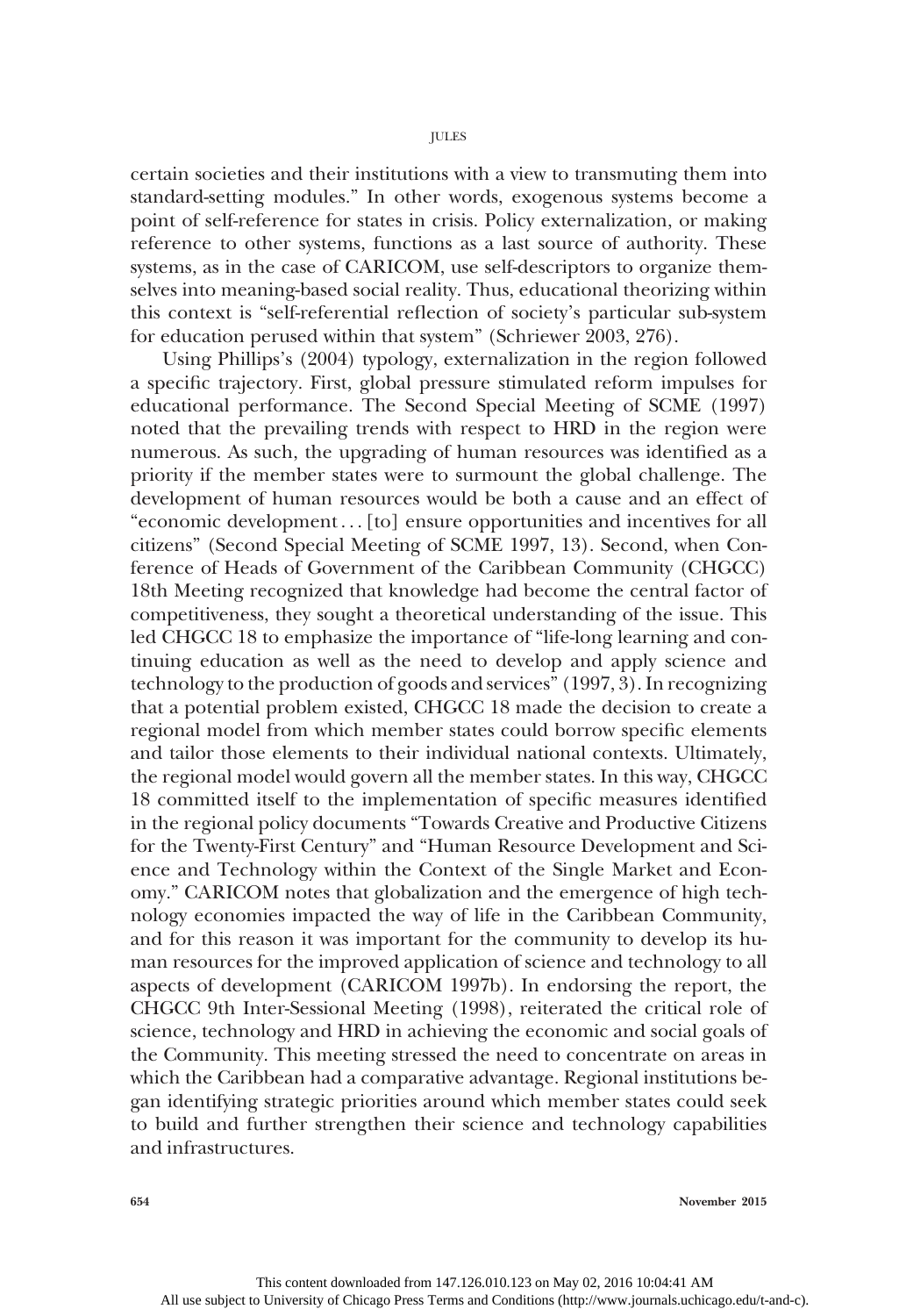Third, after the problem had been defined, CHGCC 18 agreed on a number of measures for priority implementation. Examples include the attainment of 15 percent enrollment of the postsecondary group in tertiarylevel education by the year 2005 and universal quality secondary education by the same year. These measures emphasized the relevance of education and training and the region's ability to develop creative and adaptable individuals while producing skilled labor for the key economic sectors of industry, agriculture, and, in particular, tourism (CHGCC 18th Meeting 1997). National machineries to monitor the implementation of national programs were agreed upon, and a high-level technical group was established at the regional level to monitor the achievement of goals and evaluate the impact of education programs.

Finally, once these three stages were completed, the next iterations of member states' national educational policies were externalized, and references were made to the necessary elements that had been legislated by 2002. For example, the World Bank contended that regional collaboration involved "promoting the concept of the Ideal Caribbean Person—recognizing the central role of education in the construction of social mentalities and nurturing regenerative capacities" (CARICOM 1997a, 32). Additionally, it observed that the challenge was not about economic competitiveness, but about strengthening higher standards of excellence in social development. In this way, by highlighting the strengths inherent in each national educational system, the document "glorified" the overall regional framework (Steiner-Khamsi 2000). Thus, the vision of the "ideal Caribbean person" (CARICOM 1997a) was seen as a regional framework that could address the educational deficiencies and challenges faced by individual member states. As policy externalization took place in the 1996–2002 policy cycle, it was further engendered by global competition that gave rise to policy trilingualism.

# Phase 3: 2002-2007 Policy Cycle: Policy Trilingualism

The CSME calls for the free movement of skilled persons throughout the region, giving rise to issues of skill development through Technical and Vocational Education and Training (TVET), and the portability of regional qualifications for nationals to participate in the knowledge economy. To achieve a common system and understanding of quality assurance, standardization must be set at the national and regional levels for all areas of education and training, including TVET. CHGCC 27th Meeting (2006) calls for the dispelling of the immediate free movement of all categories to allow qualified regional nationals to be free to move throughout the region for employment and development. The Council for Human and Social Development (COHSOD) 15 considered the issue of International Labor Organization (ILO) guidelines through the establishment of Social Floor/Labor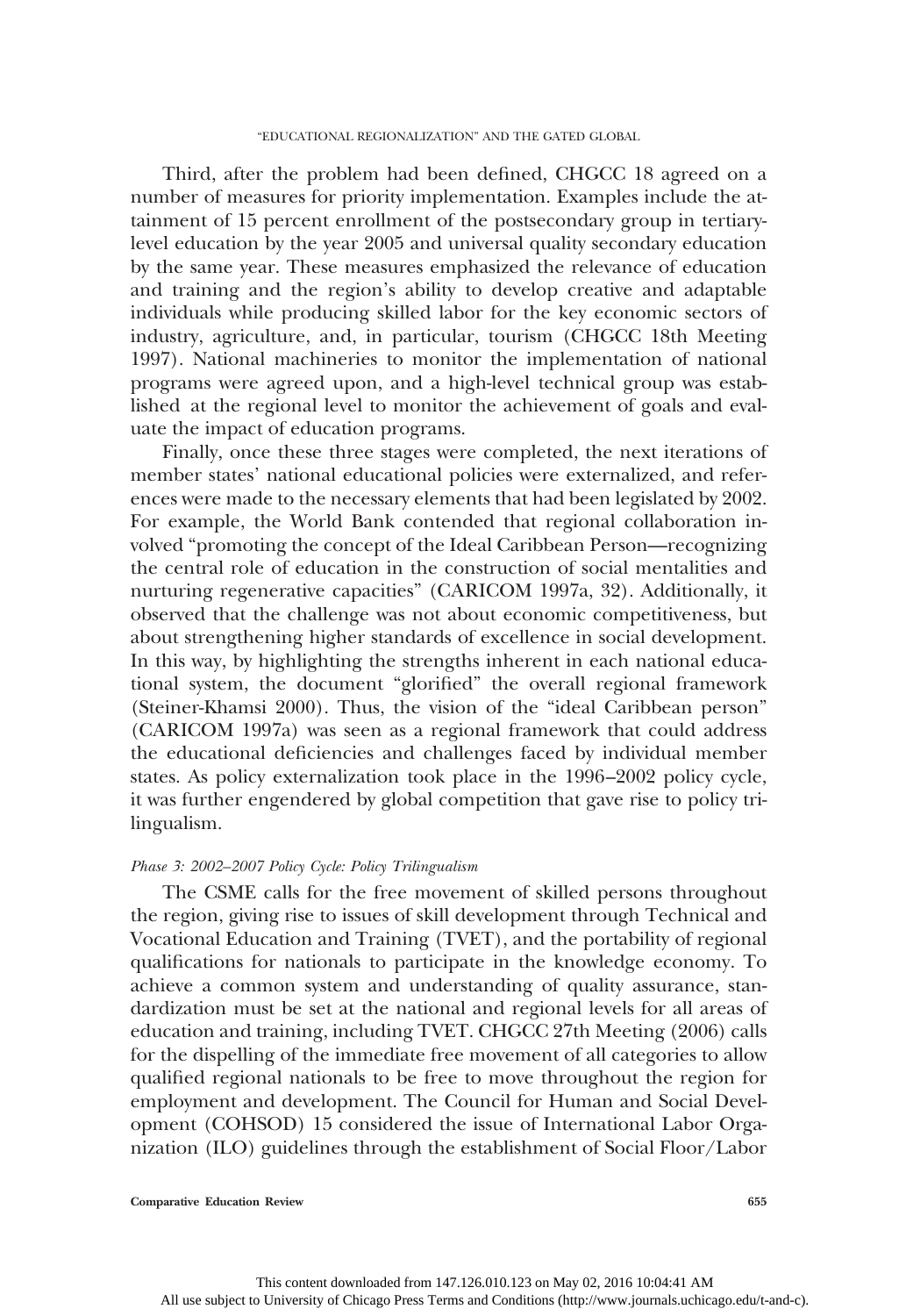Standards in which member states were advised to adhere to in order to ensure that CARICOM nationals who moved for employment purposes were not treated unfairly. As such, CARICOM adopted a Declaration on Labor and Industrial Relations Principles, which highlighted the labor standards to which the region aspired and further served as a guide to enact harmonized labor legislation (CARICOM 1995). However, the standards on workers' rights agreed upon in Article XIX of CARICOM's Charter of Civil Society were not made mandatory for workers in all member states (CARICOM 1997b). In this way, the community agreed to harmonization in principle and did not unify labor legislation because there was consensus among member states that similar legislative provisions in all countries would be sufficient to ensure that workers would enjoy similar rights and protections across the Community. However, by 2006, CARICOM member states had adopted four ILO Model Labor Laws (termination of employment; nondiscrimination and equality in employment; recognition of trade union and employers' organizations; and occupational health, safety and the working environment) that were prepared in cooperation with the ILO-Caribbean Office. Subsequently, these model labor laws were enacted to varying degrees in member states. During this period, Guyana, for example, had enacted all four of the ILO Labor Acts, while other member states had enacted from one to four.

Overall, CARICOM regional agreements called for the respect and adherence to international labor standards. The most notable agreements were Article 73 (Industrial Relations and the Charter of Civil Society) and Article 39 (Workers' Rights) of the Revised Treaty of Chaguaramas (CARICOM 2001). The treaty goes beyond adherence by indicating in Article 226 (General Exceptions) that member states have the right to adopt and enforce measures relating to products of prison labor and child labor. Here the national and regional policy discourses came into conflict. Although a minimum set of standards should have formed the social floor in the Community, COHSOD did not sign off at the regional level. It is within this context of trying to appease both national member states and international donor agencies that policy transfer arose as a policy tool utilized by CARICOM to increase national policy integration.

Findings demonstrate that policy transfer arises as a consequence of structural forces (Stone 1999). David Dolowitz and David Marsh (1996) use the concept of "policy transfer" as a generic framework to encompass a range of related concepts (Evans 1999; Evans 2004; Beach 2006). According to Dolowitz and Marsh, the different forms of policy transfer include "lesson-drawing" (Rose 1993), "policy band-wagoning" (Ikenberry 1990), "policy borrowing" (Cox 1999; Steiner-Khamsi 2004), "policy shopping" (Freeman 1999), "systematically pinching ideas" (Schneider and Ingram 1988), and "social learning" (Haas 1992; Common 2004). Definitions of these terms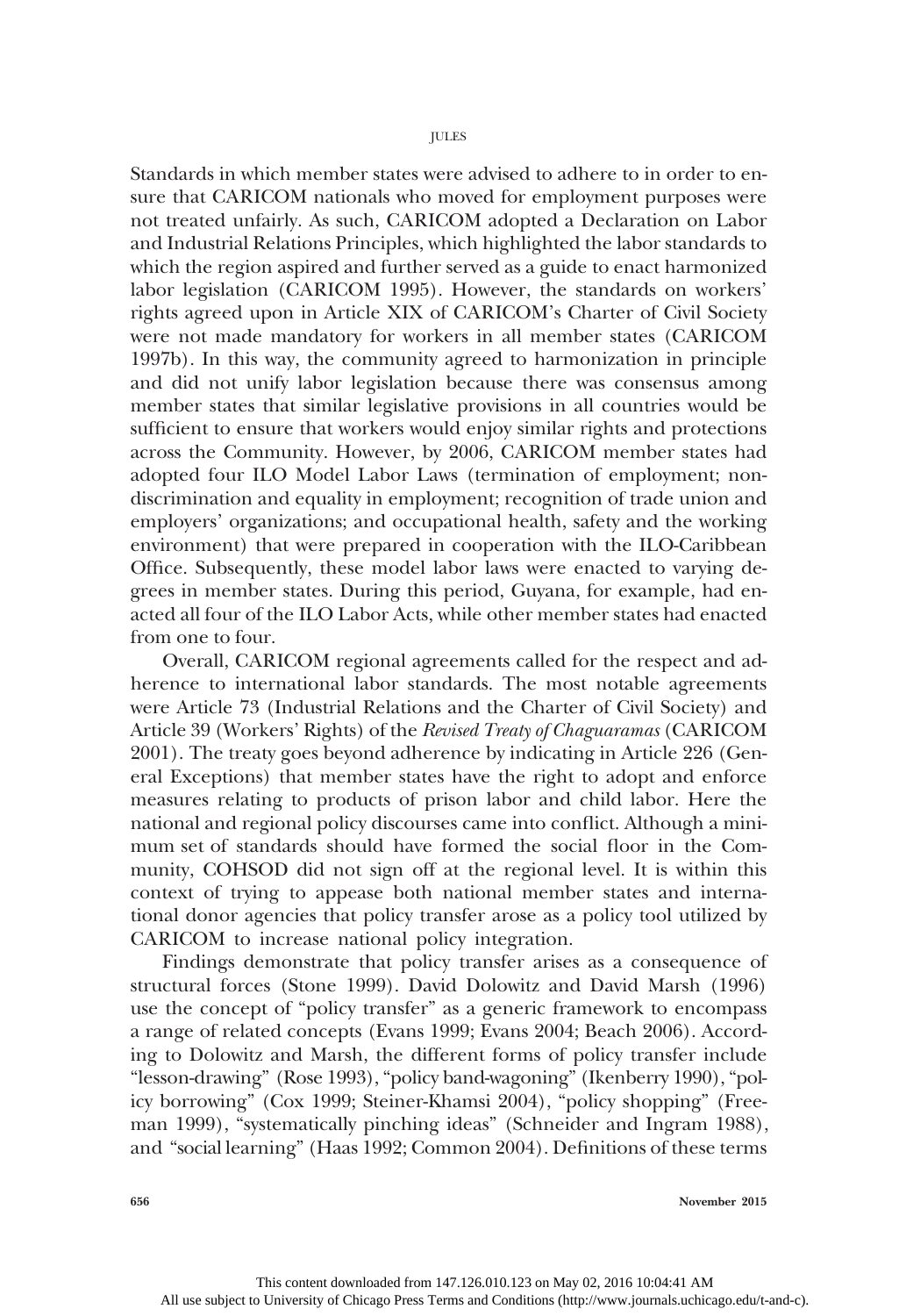all convey the sense that policy transfer is voluntary. In this analysis, policy transfer is "the process by which knowledge about policies, administrative arrangements, institutions and ideas in one political system (past or present) i used in the development of policies, administrative arrangements, institutions, and ideas in another political system" (Dolowitz and Marsh 1996, 344). Gita Steiner-Khamsi (2000) writes "what is being transferred . . . is not so much a particular model of education, but the political discourse embedded in a particular education program." With an eye toward illuminating and building upon Gita Steiner-Khamsi and Ines Stolpe's (2006) work on reform bilingualism, and a focus on how the global is incorporated into the national and regional spheres, it is suggested that the members of CARICOM were able to develop trilingual educational policy between 2002 and 2007.

Analysis of national policies during the 2002–7 policy cycle suggests that CARICOM member states spoke a national, regional, and international language simultaneously, each geared toward a different policy audience. This supports conclusions reached by Steiner-Khamsi and Stolpe (2006) who, analyzing the local policy context to understand the meaning of globalization to local actors in the Mongolian context, differentiated between "local" and "global" audiences. They observed contours of "reform bilingualism," which they defined as"a universallanguage addressed tointernational donors, and a native language of reform that resonates with citizens" (Steiner-Khamsi and Stolpe 2006, 203).

An analysis through the lens of reform bilingualism shows that the proliferations of national and regional references to the international community were self-induced. In the case of CARICOM's member states, policy transfer did not mean wholesale copying of educational policies; in most textual instances only the policy names of international models were maintained. Thus, new words (such as stakeholder participation, best practices, equity, and assessment) entered the regional and national lexicon. The transfer of these words from the international to the national and regional policy levels signaled to the international community that the region and national governments were in agreement with them. Consequently, this assumed agreement attracted national funding. For example, the ratification and eventual transfer of the Core ILO Conventions by most member states facilitated the automatic establishment of a social floor for workers' rights within the CSME. As such, it was noted that future COHSOD meetings would be asked to determine whether the ILO's Conventions should be enacted into domestic legislation and if member states should put in place appropriate follow-up and enforcement mechanisms. During the policy process, national policies came into conflict with regional policies, which conflicted with international policy frameworks. The solution to the conflicts was that ILO regulations had to be accommodated at both the na-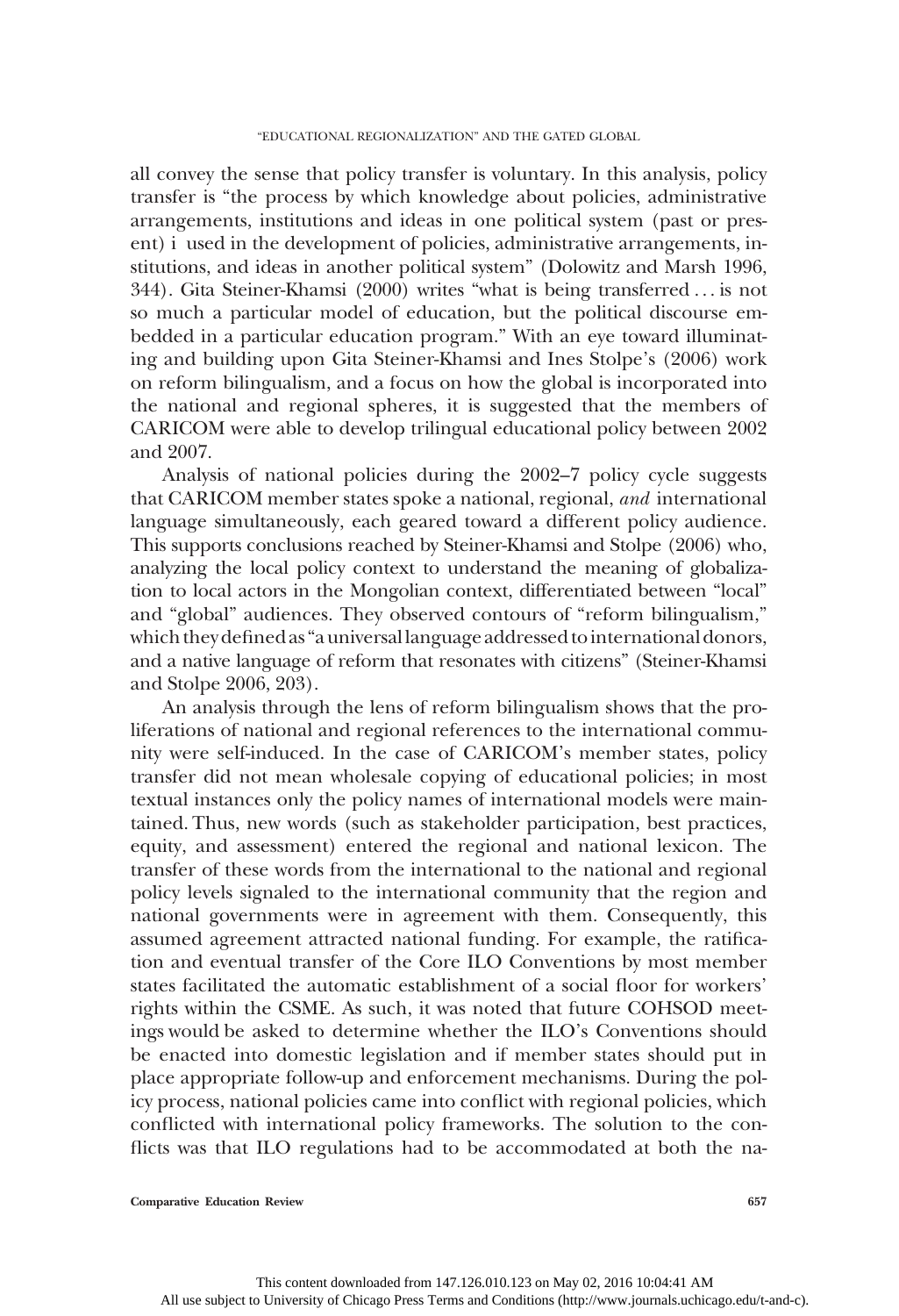tional and regional levels, and national levels would have to adhere to regional standards that were yet to be determined.

As competition took root in the region, national policies spoke three different policy languages; they minimized scrutiny of the national policy; and maximized their exposure to competition and diminished their risk. In this way, national governments sought to protect themselves while enjoying the benefits of the regional and international policies and frameworks. If the regional or international protested that a specific policy issue was not being addressed, then national governments could have refuted this by referring to their respective policies.

In retrospect, national governments in the 2002–7 policy cycle sought to appease both the regional and international actors. In the case of CARICOM's member states, policy transfer did not mean wholesale copying of educational policies; in fact, in most instances, only the policy names of international models were maintained, creating dummy policy transfer incorporating the names of international standards and so-called international best practices into the national vocabulary—without having to actually implement international standards.

# Conclusion

The Caribbean Educational Policy Space came into being over the course of the three policy cycles outlined here. In the first cycle (1990–96), the process of functional cooperation intensified as the ATFE held national consultations on education across the region between 1988 and 1993 and drew lessons on education from member states that involved the widespread views of objectives, content, and arrangements that were appropriate to contemporary needs and anticipated future challenges. Pressures to reform educational systems in the mid-1980s gave rise to greater cooperation among CARICOM states. The second cycle (1996–2002) began as internal and external reform and cooperation pressures increased, leading to internal policy upheavals across the region. This led CARICOM member states to externalize policies and practices as they continued to utilize the process of functional cooperation to craft educational policy, which set the framework for the creation of the ideal Caribbean citizen. It is through deeper cooperation that the final regional policy was derived, and each member state imported and exported regional directives to assist their individual national objectives. As member states undertook educational reforms, they kept the "goals" of the larger community in mind.

Finally, the third cycle of reform (2002–7) gave birth to trilingualism as member states continued to maintain the façade of international models while adopting regional modes through policy reference, which strength-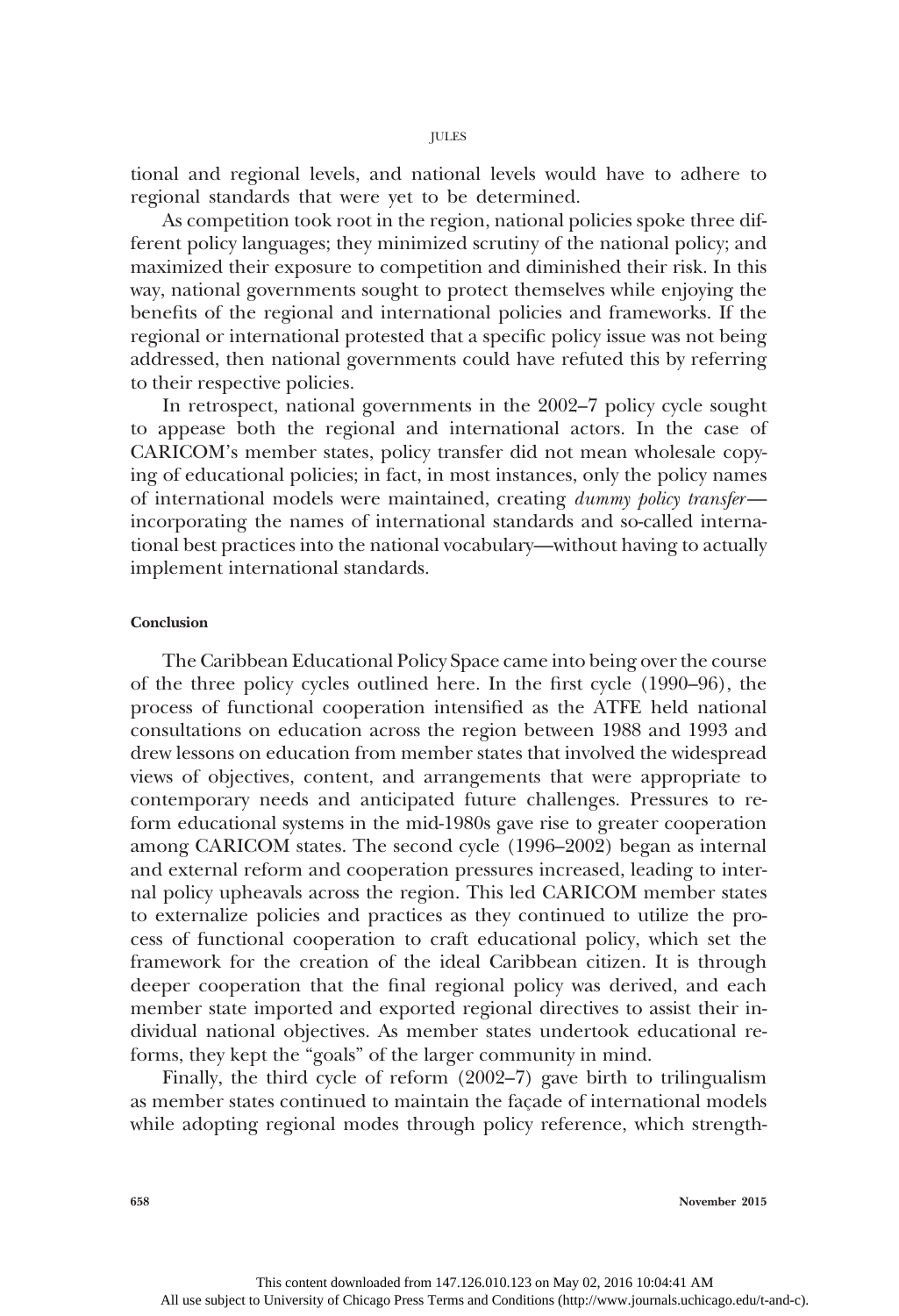ened their own national models. Educational policies were repackaged by CARICOM countries under the guise of "global speak" but with the intention of being regionally adopted. The global nature of these policies intended to appease the IKBs, which service every member of CARICOM. Steiner-Khamsi (2003) argues that three prototypes of policy reactions exist: scandalization (the highlighting of weaknesses within one's own educational system via comparison), glorification (highlighting its strengths as a result of comparison), and indifference (lacks resonance within the educational system). Thus, policy trilingualism asserts that policy reaction to existing references (e.g., technical and vocational education, accreditation, access, quality) that were already part of the regional framework became "glorified," while those not on the regional agenda were ignored or not implemented.

Given these different phases within the life of CEPS, the implications of how globalization manifests at the regional level suggests a "semantics of harmonization" (Jules 2008) that has led member states to create the charisma of a solitary policy space when in reality they were being forced to conform to external policy pressures. Whereas the semantics of globalization promotes the "de-territorialization and de-contextualization of reform, and challenges the past conception of education as a culturally bounded system" (Steiner-Khamsi 2000, 2), actual policy prescriptions enact these visions, often via a rhetoric of renewed patriotism; one that claims that the nation-state must transcend national boundaries in order to survive economically and politically. The effectualness of the semantics of globalization rest in the fact that policy analysts and practitioners often resort to a new sort of patriotism, one that claims that the nation-state must transcend national boundaries in order to survive economically and politically in today's globalized society. First, I concur that trans-regional regimes such as CARICOM are "capsules in which rational actions take place" (Breslin et al. 2003, 7) by rational actors. Rational actors (state and nonstate alike) now function across multilevel policy systems that are driven by different educational governance tools or mechanisms (funding, provision, ownership, and regulation), across different scales (local, regional, and global) bounded together by the division of labor and incubated within the General Agreement on Trade in Services (GATS). Second, I suggest that the semantics of harmonization are not just a functional spillover from integration but, rather, conscious policy decisions reflecting regional identities aimed at engendering specific responses to exogenous pressures. Thus, I am suggesting that in the semantics of harmonization, we are seeing a new form of reterritorializing of temporal space that is regional in scope, scale, and dynamics since today's global environment is multiscalar, multispacial, and multilayered and guided by collaboration and consensus. In other words,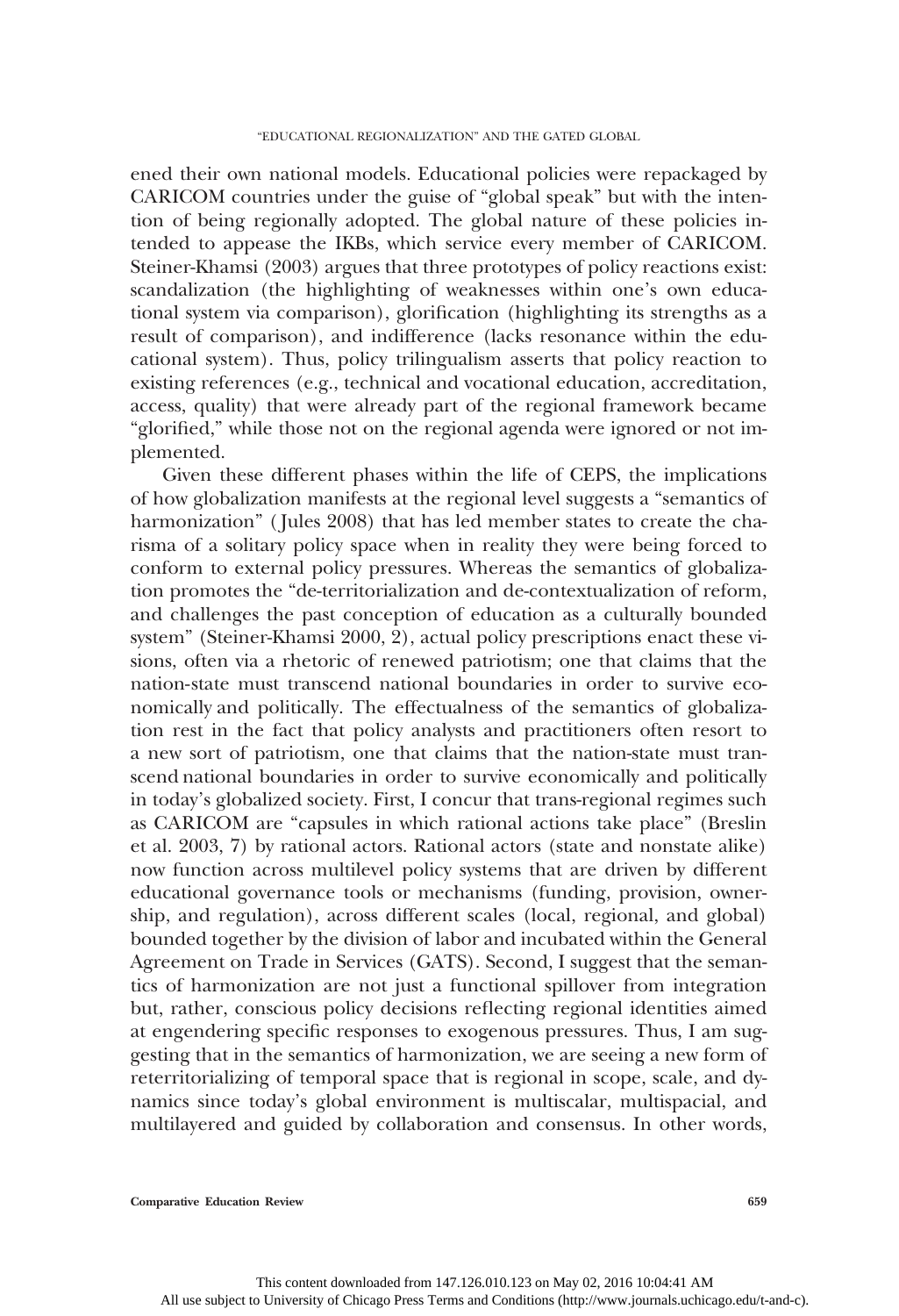like the story of Goldilocks, the regional level is often mediating between the national and global spaces; therefore, it is not too hot, not too cold, but just right (Breslin et al. 2003).

As such, regional reterritorializing has significant consequences for actorhood, structure, and discourse in that the scalar space that it now occupies—that is, the return to gated protectionism—is one driven by educational regionalism. In other words, globalization is now being used at the regional level as a first-order response; adjusting to the emergent global political architecture (Grugel and Payne 2000). As this study suggests, policy convergence at the regional level is a fabricated process rather than a result of progressive and linear stages of industrialization. Regional reterritorializing is not about bounded territorial claims but about the maximization of geographic space to stay competitive in a service-dominated era. As CARICOM member states reformed their educational systems over the last 15 years, they paid attention to the domestic level, the regional level, and the international level and in trying to appease all three policy levels and secure funding, CARICOM states created an inorganic harmonization process along predetermined lines. Thus, in the end, educational policies across the region—in responding to globalization—became trilingual in nature as the nation-state changed and policies developed.

Finally, this study questions if globalization is real and active. Can countries in CARICOM globalize at levels above the nation-state but below the international level, that is, can they "g-regionalize"? In this context, "g-regionalization" refers to the interplay between regional histories (which is a composition of several national idiosyncratic histories) and broad global trends. In other words, with the advent of globalization 3.0, we are seeing the movement toward discursive educational harmonization of policies, processes and performances as transregional regimes become de facto among small states competing in a large world.

# References

- Advisory Task Force on Education (ATFE). 1993. The Future of Education in the Caribbean. Georgetown, Guyana: CARICOM.
- Anderson, Benedict. 1993. Imagined Communities. London: Verso.
- Ball, Stephen J. 1990. Politics and Policy Making in Education. London: Routledge. Beach, J. 2006. "The Theme of Educational Transfer in Comparative Education:

A View over Time." [Research in Comparative and International Education](http://www.journals.uchicago.edu/action/showLinks?crossref=10.2304%2Frcie.2006.1.1.2) 1 (1): 2–13.

- Bennett, C. 1991. "What Is Policy Convergence and What Causes It?" [British Journal](http://www.journals.uchicago.edu/action/showLinks?crossref=10.1017%2FS0007123400006116) [of Political Science](http://www.journals.uchicago.edu/action/showLinks?crossref=10.1017%2FS0007123400006116) 21 (2): 215–33.
- Boli, John, and George M. Thomas, eds. 1999. Constructing World Culture: International Nongovernmental Organizations since 1875. Stanford, CA: Stanford University Press.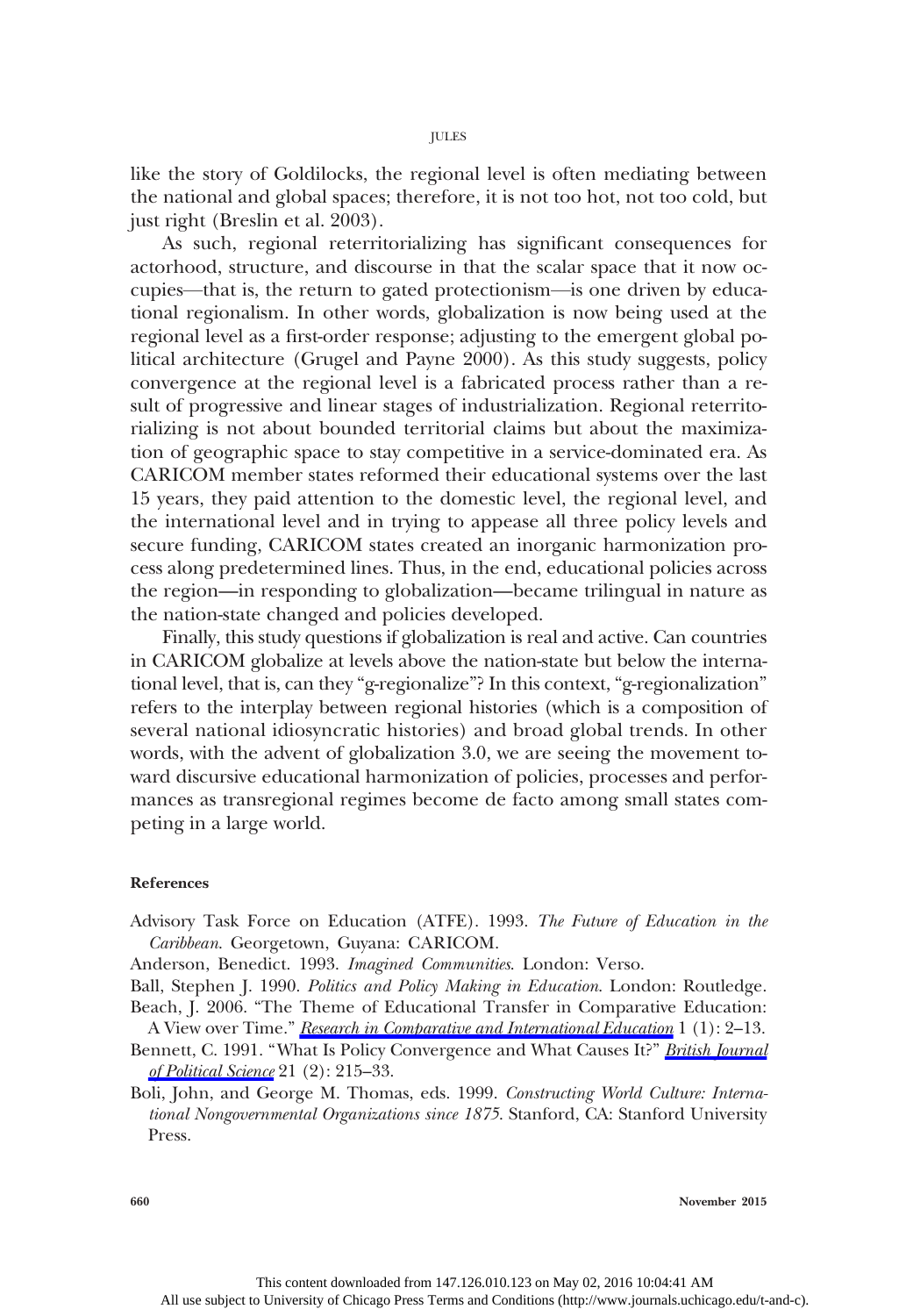"EDUCATIONAL REGIONALIZATION" AND THE GATED GLOBAL

- Breslin, S., R. Higgott, and B. Rosamond. 2003. "Regions in Comparative Perspective." In New Regionalism in the Global Political Economy: Theories and Cases, ed. S. Breslin, C. W. Hugues, N. Phillips, and B. Rosemand. London: Routledge.
- CARICOM. 1973. Original Treaty of Chaguaramas. Georgetown, Guyana: CARICOM. http://www.caricom.org/jsp/community/original\_treaty.jsp?menu=community.
- CARICOM. 1984. The Nassau Understanding: Structural Adjustment and Closer Integration for Accelerated Development in the Caribbean Community. Georgetown, Guyana: CARICOM. http://www.caricom.org/jsp/communications/meetings\_statements  $/$ nassau\_understanding.jsp?menu=communications.
- CARICOM. 1989. Grand Anse Declaration. Georgetown, Guyana: CARICOM. http:// www.caricom.org/jsp/communications/meetings\_statements/grand\_anse\_dec  $laration.jsp?$ menu = communications.
- CARICOM. 1990. The Kingston Declaration. Georgetown, Guyana: CARICOM. http:// www.caricom.org/jsp/communications/meetings\_statements/kingston\_declaration .jsp?menu=communications.
- CARICOM. 1992. Protocol of Port of Spain. Georgetown, Guyana: CARICOM. http:// www.caricom.org/jsp/secretariat/legal\_instruments/protocolofportofspain.jsp  $?$ menu $=$ secretariat.
- CARICOM. 1995. Declaration of Labour and Industrial Relations Principles. Georgetown, Guyana: CARICOM. http://www.caricom.org/jsp/secretariat/legal\_instruments /declaration\_labour\_principles.jsp.
- CARICOM. 1997a. "Creative and Productive Citizens for the Twenty-First Century." Paper presented at the Ninth Intersessional Meeting of the Conference of Heads of Government of the Caribbean Community, St. George's, Grenada.
- CARICOM. 1997b. "Technology within the Context of the Single Market and Economy." Paper presented at Ninth Intersessional Meeting of the Conference of Heads of Government of the Caribbean Community, St. George's, Grenada.
- CARICOM. 2001. Revised Treaty of Chaguaramas. Georgetown, Guyana: CARICOM. http://www.caricom.org/jsp/community/revised\_treaty.jsp?menu=community.
- CARICOM. 2007. Needham's Point Declaration. Georgetown, Guyana: CARICOM. http://www.caricom.org/jsp/communications/meetings\_statements/declaration \_on\_functional\_cooperation.jsp.
- Carney, Stephen. 2009. "Negotiating Policy in an Age of Globalization: Exploring Educational 'Policyscapes' in Denmark, Nepal, and China." [Comparative Education](http://www.journals.uchicago.edu/action/showLinks?system=10.1086%2F593152) [Review](http://www.journals.uchicago.edu/action/showLinks?system=10.1086%2F593152) 53 (1): 63–88.
- CHGCC 18th Meeting (Conference of Heads of Government of the Caribbean Community 18th Meeting). 1997. "Communiqué Issued at the Conclusion of the Eighteen Meeting of the Conference of Heads of Government of the Caribbean Community." Montego Bay, Jamaica: CARICOM. http://www.caricom.org/jsp /communications/communiques/18hgc\_1997\_communique.jsp.
- CHGCC 19th Meeting (Conference of Heads of Government of the Caribbean Community 9th Intersessional Meeting). 1998. "Communiqué Issued on Conclusion of the Ninth Intersessional Meeting of the Conference of Heads of Government of the Caribbean Community." St. George's, Grenada: CARICOM. http://www.caricom.org/jsp/communications/communiques/9inthgc\_1998 \_communique.jsp.

Comparative Education Review 661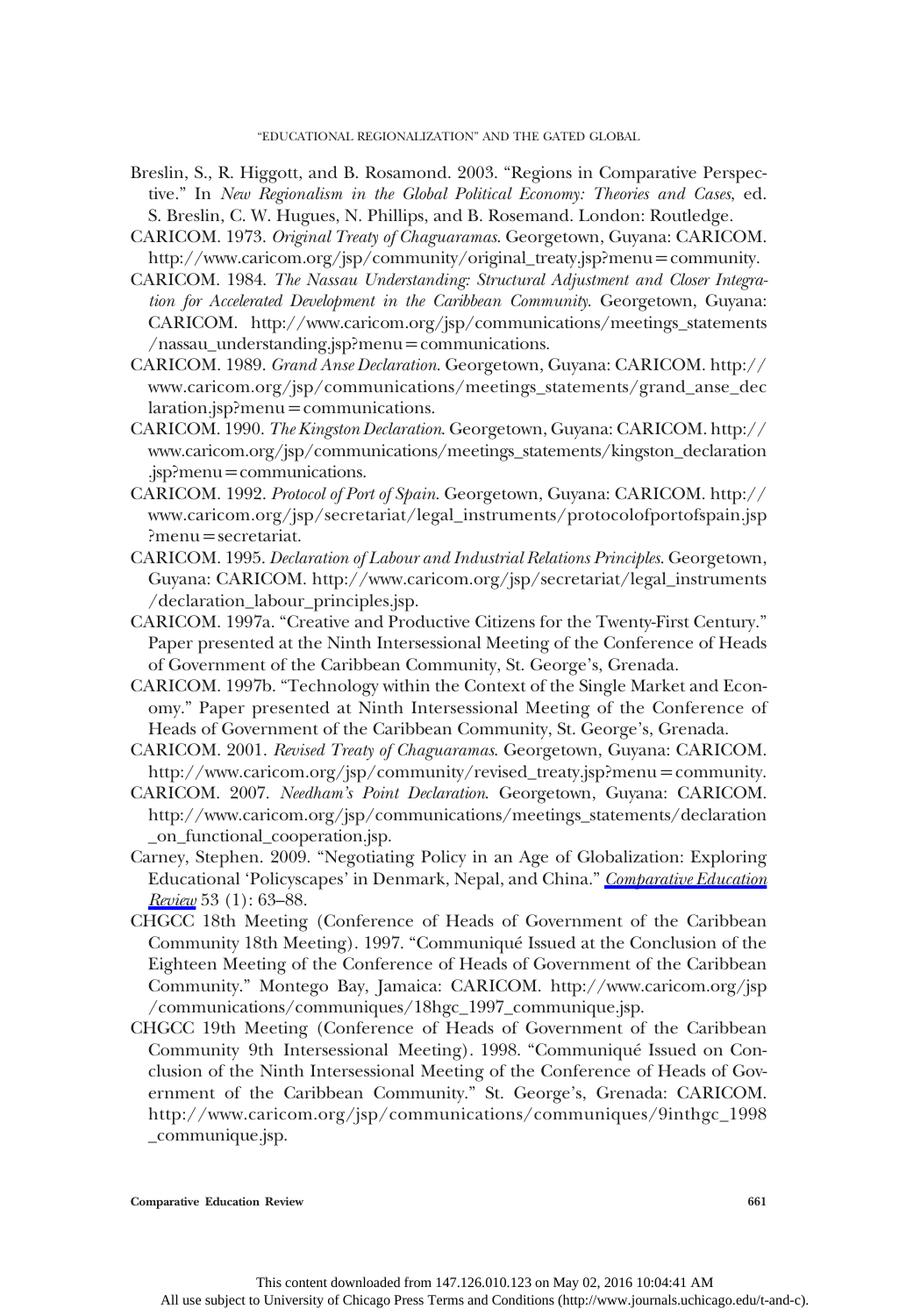- CHGCC 27th Meeting (Conference of Heads of Government of the Caribbean Community 27th Meeting). 2006. "Communiqué Issued at the Conclusion of the Eighteen Meeting of the Conference of Heads of Government of the Caribbean Community." Bird Rock, St. Kitts and Nevis: CARICOM. http://www.caricom .org/jsp/communications/communiques/27hgc\_2006\_communique.jsp.
- Common, Richard K. 2004. "Organizational Learning in a Political Environment: Improving Policy Making in UK Government." [Policy Studies](http://www.journals.uchicago.edu/action/showLinks?crossref=10.1080%2F0144287042000208224) 25:72-97.
- Cox, Robert. 1999. "Transfer and Models of Welfare Reform." Paper Presented at the Conference on Global Trajectories: Ideas, International Policy, Florence.
- Dale, Roger. 1999. "Specifying Global Effects on National Policy: A Focus on the Mechanisms." *[Journal of Education Policy](http://www.journals.uchicago.edu/action/showLinks?crossref=10.1080%2F026809399286468)* 14:1-17.
- Dale, Roger. 2005. "Globalisation, Knowledge Economy and Comparative Educa-tion." [Comparative Education](http://www.journals.uchicago.edu/action/showLinks?crossref=10.1080%2F03050060500150906) 41 (2): 117-49. doi:10.1080/03050060500150906.
- Dale, Roger, and Susan Robertson. 2002. "The Varying Effects of Regional Orga-nizations as Subjects of Globalization of Education." [Comparative Education Review](http://www.journals.uchicago.edu/action/showLinks?system=10.1086%2F324052) 46 (1): 10–36.
- Dale, Roger, and Susan Robertson, eds. 2009. Globalization and Europeanization in Education. Oxford: Symposium.
- Do Amaral, Marcelo Parreira. 2010. "Regime Theory and Educational Governance: The Emergence of an International Education Regime." International Educational Governance International Perspectives on Education and Society 3679:57–78. doi:10 .1108/S1479-3679(2010)0000012006.
- Dolowitz, David, and David Marsh. 1996. "Who Learns from Whom: A Review of the Policy Transfer Literature." [Political Studies](http://www.journals.uchicago.edu/action/showLinks?crossref=10.1111%2Fj.1467-9248.1996.tb00334.x) 44:343-57.
- Drori, Gili S., John W. Meyer, and Hokyu Hwang, eds. 2006. Globalization and Organization: World Society and Organizational Change. Oxford: Oxford University Press.
- Djelic, Marie-Laure, and Kerstin Sahlin-Andersson, eds. 2006. "Introduction: A World of Governance: The Rise of Transnational Regulation." In Transnational Governance: Institutional Dynamics of Regulation. Cambridge: Cambridge University Press.
- Economist. 2013. "The World Economy: The Gated Globe." Economist, October 12.
- Evans, Mark. 1999. "Understanding Policy Transfer: A Multi-Level, Multi-Disciplinary Perspective." *[Public Administration](http://www.journals.uchicago.edu/action/showLinks?crossref=10.1111%2F1467-9299.00158)* 77 (2): 361–86.
- Evans, Mark, ed. 2004. Policy Transfer in Global Perspective. Aldershot: Ashgate.
- Fairclough, Norman. 2006. Discourse and Social Change. Cambridge: Polity.
- Freeman, Richard. 1999. "Policy Transfer in the Health Sector: A Working Paper." University of Edinburgh. http://citeseerx.ist.psu.edu/viewdoc/download  $?doi = 10.1.1.202.5374$ &rep = rep1&type = pdf.
- Friedman, Thomas L. 2005. The World Is Flat: A Brief History of the Twenty-First Century. New York: Farrar.
- Ghemawat, Pankhaj. 2011. World 3.0: Global Prosperity and How to Achieve It. Boston: Harvard Business Press.
- Government of Bahamas. 1994. "Draft Education Policy." Ministry of Education, Bahamas.
- Grugel, J., and A. Payne. 2000. "Regionalist Responses in the Caribbean Basin." In National Perspectives on the New Regionalism in the South, ed. B. Hettne, A. Inotai, and O. Sunkel. New York: Palgrave Macmillan.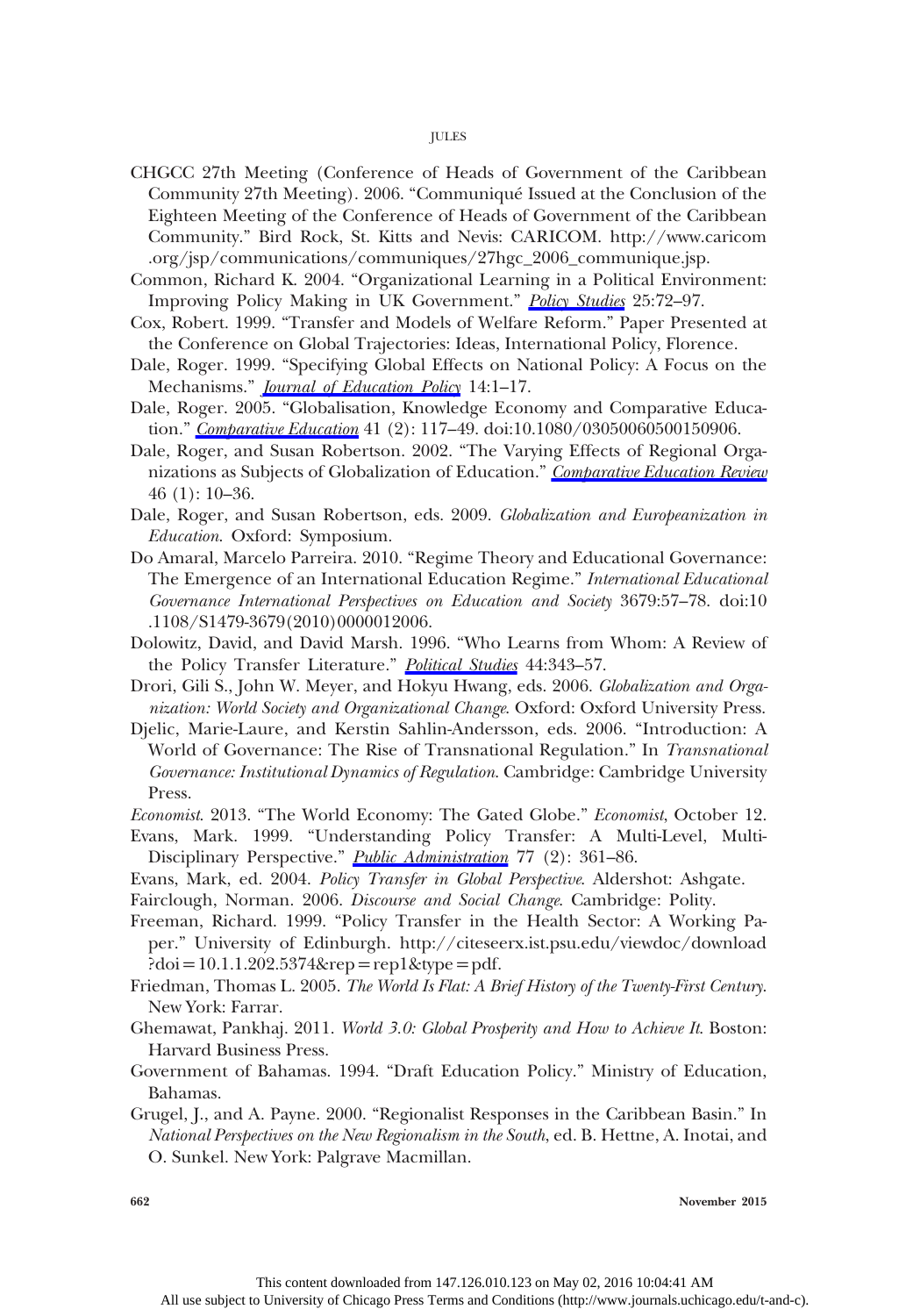- Haas, Peter M. 1992. "Introduction: Epistemic Communities and International Policy Coordination." *[International Organization](http://www.journals.uchicago.edu/action/showLinks?crossref=10.1017%2FS0020818300001442)* 46 (1): 1-35.
- Hall, Kenneth O., ed. 2003. Re-inventing CARICOM: The Road to a New Integration. Kingston: Ian Randle.
- Ikenberry, John G. 1990. "The International Spread of Privatization Policies: Inducement, Learning, and Policy Bandwagoning." In The Political Economy of Public Sector Reform and Privatization, ed. E. N. Suleiman and J. Waterbury. Boulder, CO: Westview.
- Jakobi, Anja P. 2009 "Global Education Policy in the Making: International Organisations and Lifelong Learning." *[Globalisation, Societies and Education](http://www.journals.uchicago.edu/action/showLinks?crossref=10.1080%2F14767720903412275)* 7 (4): 473–87. doi:10.1080/14767720903412275.
- Jones, Phillip W. 2004. "Taking the Credit: Financing and Policy Linkages in the Education Portfolio of the World Bank." In The Global Politics of Educational Borrowing and Lending, ed. G. Steiner-Khamsi. New York: Teachers College Press.
- Jules, Tavis D. 2008. "Re/Thinking Harmonization in the Commonwealth Caribbean: Audiences, Actors, Interests, and Educational Policy Formation." EdD diss., Teachers College, Columbia University.
- Jules, Tavis D. 2012. Neither World Polity nor Local or National Societies. Frankfurt: Peter Lang Internationaler Verlag der Wissenschaften.
- Jules, Tavis D. 2013. "Ideological Pluralism and Revisionism in Small (and Micro) States: The Erection of the Caribbean Education Policy Space." *Globalisation*, So[cieties and Education](http://www.journals.uchicago.edu/action/showLinks?crossref=10.1080%2F14767724.2013.782194) 11 (2): 258–75. doi:10.1080/14767724.2013.782194.
- Kerr, Clark. 1983. The Future of Industrial Societies: Convergence or Continuing Diversity? Cambridge, MA: Harvard University Press.
- Krasner, S. D. 1983. International Regimes. Ithaca, NY: Cornell University Press.
- Luhmann, Niklas, and Karl-Eberhard Schorr. 1979. Reflexionsprobleme im Erziehungswesen. Stuttgart: Klett-Cotta.
- Meyer, John W., John Boli, George M. Thomas, and Francisco O. Ramirez. 1997. "World Society and the Nation-State." [American Journal of Sociology](http://www.journals.uchicago.edu/action/showLinks?system=10.1086%2F231174) 103 (1): 141-81.
- Meyer, John W., and Francisco O. Ramirez. 2000 "The World Institutionalization of Education-Origins and Implications." In Discourse Formation in Comparative Education, ed. J. Schriewer. Frankfurt: Lang.
- Meyer, John W., David Tyack, Joane P. Nagel, and Audri Gordon. 1979. "Public Education as Nation- Building in America." [American Journal of Sociology](http://www.journals.uchicago.edu/action/showLinks?system=10.1086%2F226869) 85:978–86.
- Mundy, Karen. 1998. "Education Multilateralism and World Disorder." [Comparative](http://www.journals.uchicago.edu/action/showLinks?system=10.1086%2F447523) [Education Review](http://www.journals.uchicago.edu/action/showLinks?system=10.1086%2F447523) 42 (4): 448–78.
- Nòvoa, Antonio, and Martin Lawn. 2002. Fabricating [Europe: The Formation of an](http://www.journals.uchicago.edu/action/showLinks?crossref=10.1007%2F0-306-47561-8) [Education Space](http://www.journals.uchicago.edu/action/showLinks?crossref=10.1007%2F0-306-47561-8). Dordrecht: Kluwer Academic.
- Phillips, David. 2004. "Toward a Theory of Policy Attraction in Education." In Lessons from Elsewhere: The Politics of Educational Borrowing and Lending, ed. G. Steiner-Khamsi. New York: Teachers College Press.
- Ramirez, Francisco O., and John Boli. 1987. "The Political Construction of Mass Schooling: European Origins and Worldwide Institutionalization." [Sociology of Ed](http://www.journals.uchicago.edu/action/showLinks?crossref=10.2307%2F2112615)[ucation](http://www.journals.uchicago.edu/action/showLinks?crossref=10.2307%2F2112615) 60:2-17.
- Ramirez, Francisco O., and John W. Meyer. 2002. "National Curricula: World Models and National Historical Legacies." In Internationalisation: Comparing Educational Systems, ed. M. Caruso and H. E. Tenorth. Frankfurt: Lang.

Comparative Education Review 663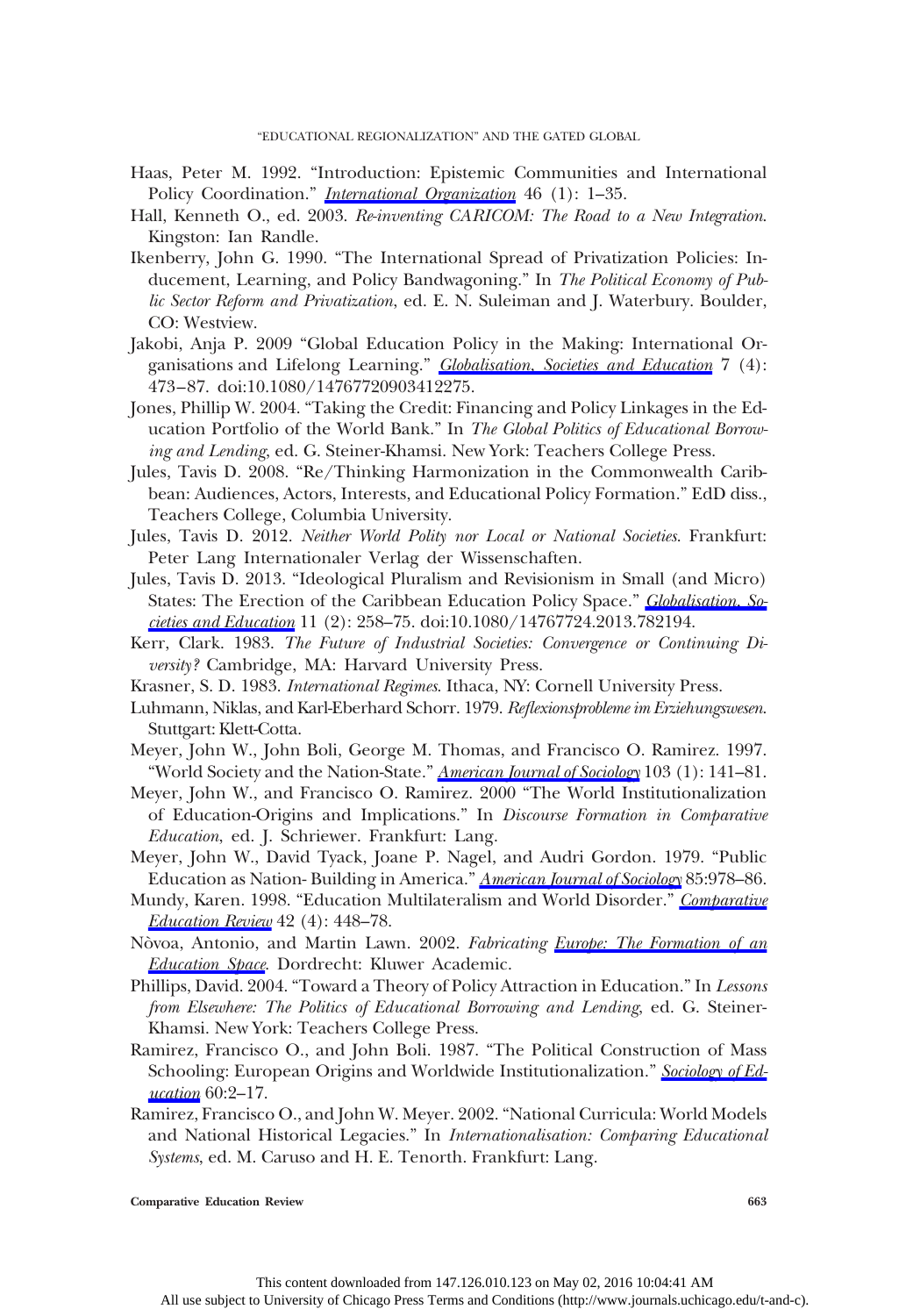#### JULES

- Robertson, Susan. L. 2010. "The EU, 'Regulatory State Regionalism' and New Modes of Higher Education Governance." [Globalisation, Societies and Education](http://www.journals.uchicago.edu/action/showLinks?crossref=10.1080%2F14767720903574033) 8 (1): 23– 37. doi:10.1080/14767720903574033.
- Robertson, Susan L., and Roger Dale. 2008. "Researching Education in a Globalising Era: Beyond Methodological Nationalism, Methodological Statism, Methodological Educationism and Spatial Fetishism." In The Production of Educational Knowledge in the Global Era, ed. J. Resnik. Oxford: Sense.
- Rose, Richard. 1993. Lesson-Drawing in Public Policy. Chatham, N J: Chatham House.
- Schneider, Ann, and Helen Ingram. 1988. "Systematically Pinching Ideas: A Comparative Approach to Policy Design." *[Journal of Public Policy](http://www.journals.uchicago.edu/action/showLinks?crossref=10.1017%2FS0143814X00006851)* 8 (1): 61–80.
- Schriewer, Jürgen. 1990. "The Method of Comparison and the Need for Externalization: Methodological Criteria and Sociological Concepts." In Theories and Methods in Comparative Education, ed. J. Schriewer and B. Holmes. New York: Lang.
- Schriewer, Jürgen, ed. 2002."Educación Comparada: un gran programa ante nuevos desafíos." In Formación del discurso en la educación comparada. Barcelona: Ediciones Pomares.
- Schriewer, Jürgen. 2003. "Globalisation in Education: Process and Discourse." [Policy Futures in Education](http://www.journals.uchicago.edu/action/showLinks?crossref=10.2304%2Fpfie.2003.1.2.6) 1 (2): 271–83. doi:10.2304/pfie.2003.1.2.6.
- Schriewer, Jürgen, and Carlos Martinez. 2004. "Constructions of Internationality in Education." In The Global Politics of Educational Borrowing and Lending, ed. G. Steiner-Khamsi. New York: Teachers College Press.
- SCME (Standing Committee of Ministers of Education). 1988. "Report of the Seventh Meeting of the Standing Committee of Ministers Responsible for Education." Report 88/7/53 SCME, CARICOM, Georgetown, Guyana.
- Second Special Meeting of SCME. 1997. "Report of the Second Special Meeting of the Standing Committee of Ministers Responsible for Education (REP.97/2/69 SCME [Spec.])." Bridgetown: CARICOM.
- Silova, I., and D. Hobson. 2014. Globalizing Minds: Rhetoric and Realities in International Schools. Greenwich, CT: Information Age Publishing.
- Simons, Maarten, M. E. H. Olssen, and Michael A. Peters. 2009. Re-reading Education Policies: A Handbook Studying the Policy Agenda of the 21st Century. Vol. 32. Boston: Sense.
- Special Meeting SCME. 1993. "Report of the Second Special Meeting of the Standing Committee of Ministers Responsible for Education (1993/1/38/REP/ME [Spec.]). SCME, CARICOM, Georgetown, Guyana.
- Steiner-Khamsi, Gita. 2000. "Transferring Education, Displacing Reforms." In Discourse Formations in Comparative Education, ed. J. Schriewer. New York: Lang.
- Steiner-Khamsi, Gita. 2003. "The Politics of League Tables." Journal of Social Science Education 1. http://www.jsse.org/index.php/jsse/article/view/470.
- Steiner-Khamsi, Gita. 2004. The Global Politics of Educational Borrowing and Lending. New York: Teachers College Press.
- Steiner-Khamsi, Gita, and Ines Stolpe. 2006. Educational Import in Mongolia: Local Encounters with Global Forces. New York: Palgrave Macmillan.
- Stone, Dinae. 1999. "Learning Lessons and Transferring Policy across Time, Space, and Disciplines." *[Politics](http://www.journals.uchicago.edu/action/showLinks?crossref=10.1111%2F1467-9256.00086)* 19 $(1)$ : 51–59.
- Thomas, George M., John W. Meyer, Francisco O. Ramirez, and John Boli. 1987. Institutional Structure: Constituting State, Society, and the Individual. Newbury Park, CA: Sage.